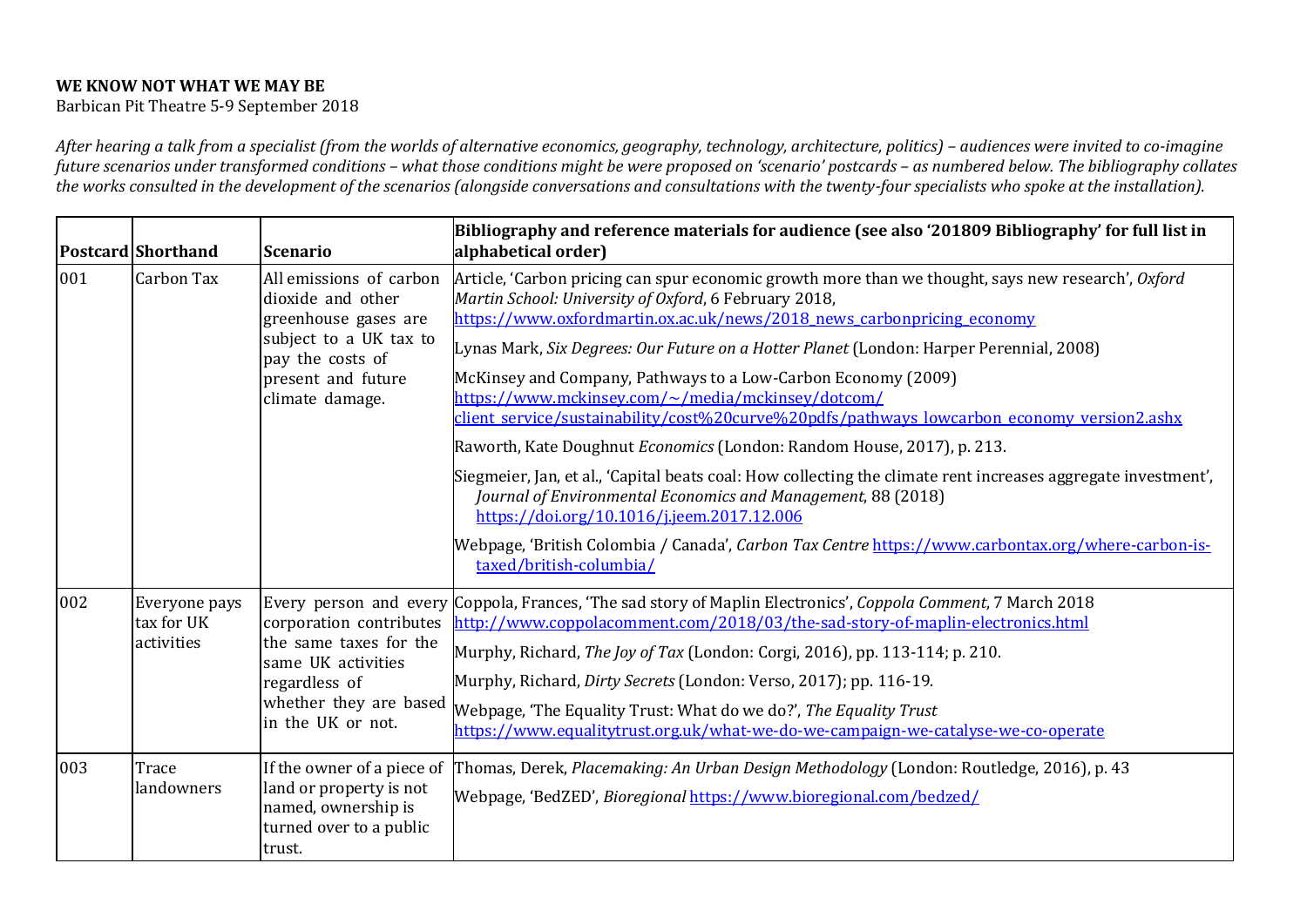|     |                                                    |                                                                                                                                                                                                                 | Webpage, 'Why One Planet Living?', Bioregional https://www.bioregional.com/one-planet-living-our-<br>unique-framework/individuals/                                                                                                                                                                                                                                                                                                                                                                                                                                                                                                                                                                                                                                                                                                                                                                                                                                                                                                                                                                                                                                                                                                                                                                                                                                                                                                                                                                              |
|-----|----------------------------------------------------|-----------------------------------------------------------------------------------------------------------------------------------------------------------------------------------------------------------------|-----------------------------------------------------------------------------------------------------------------------------------------------------------------------------------------------------------------------------------------------------------------------------------------------------------------------------------------------------------------------------------------------------------------------------------------------------------------------------------------------------------------------------------------------------------------------------------------------------------------------------------------------------------------------------------------------------------------------------------------------------------------------------------------------------------------------------------------------------------------------------------------------------------------------------------------------------------------------------------------------------------------------------------------------------------------------------------------------------------------------------------------------------------------------------------------------------------------------------------------------------------------------------------------------------------------------------------------------------------------------------------------------------------------------------------------------------------------------------------------------------------------|
| 004 | Citizen Care<br>Income                             | Every adult<br>receives 'CitizenCare'<br>income of £200 per<br>week. This covers the<br>costs and time needed<br>in a climate-<br>resilient future, for<br>taking care of<br>each other and the<br>environment. | Article, 'Food bank use in UK reaches highest rate on record as benefits fail to cover basic costs', The<br>Independent, 24 April 2018 https://www.independent.co.uk/news/uk/home-news/food-bank-uk-<br>benefits-trussell-trust-cost-of-living-highest-rate-a8317001.html<br>Article, 'The UK labour market: where do we stand now?', The Institute for Financial Studies, 28 April 2018<br>https://www.ifs.org.uk/publications/9170<br>Article, 'Unpaid carers provide social care worth £57 billion', Office for National Statistics, 10 July 2017<br>https://www.ons.gov.uk/<br>Bregmann, Rutger, Utopia for Realists (London: Bloomsbury, 2014; reprinted 2017), pp. 34-37.<br>Mason, Paul, PostCapitalism (London: Penguin, 2015)<br>Reed, Howard, and Stewart Lansley, Universal Basic Income: An idea whose time has come? (London:<br>Compass, 2016) https://www.compassonline.org.uk/wp-<br>content/uploads/2016/05/UniversalBasicIncomeByCompass-Spreads.pdf<br>Simpson, Alan, Dance me to the end of love - an economics for tomorrow (Guildford: Centre for the<br>Understanding of Sustainable Property, 2018) http://www.alansimpson.org.uk/2018/03/06/dance-<br>me-to-the-end-of-love/<br>Webpage, 'Alaska Permanent Fund Corporation', APFC https://apfc.org; see also<br>https://www.youtube.com/watch?v=ePlAAf2b Io<br>Webpage, 'Women's Economic Empowerment and Care (WE-Care)', Oxfam https://policy-<br>practice.oxfam.org.uk/our-work/gender-justice/womens-economic-empowerment/we-care |
| 005 | Neighbourhood<br>renewable<br>energy<br>production | subsidies to set up<br>independent systems<br>for generating<br>energy locally through<br>renewable technologies.                                                                                               | Neighbourhoods receive Chan, Gabriel, et al., 'Six principles for energy innovation', Nature, 552 (2017)<br>https://www.nature.com/articles/d41586-017-07761-0<br>Simpson, Alan, <i>Transformation Moment</i> ([n. place]: The Beautiful Energy Company and Climate Action,<br>2017) http://files.1010global.org/documents/Transformation Moment Alan Simpson Report.pdf<br>Smith, Joe, and Renata Tyszczuk, eds., <i>Energetic</i> (Cambridge: Shed, 2018)<br>Tisheva, Plamena, 'US installs record-smashing 4.1GW of solar in Q3', Renewables Now<br>https://renewablesnow.com/news/us-installs-record-smashing-4-1-gw-of-solar-in-q3-550381/<br>Webpage, 'Take Back Our Energy, We Own It: Public Services for People not Profit<br>https://weownit.org.uk/public-ownership/energy                                                                                                                                                                                                                                                                                                                                                                                                                                                                                                                                                                                                                                                                                                                           |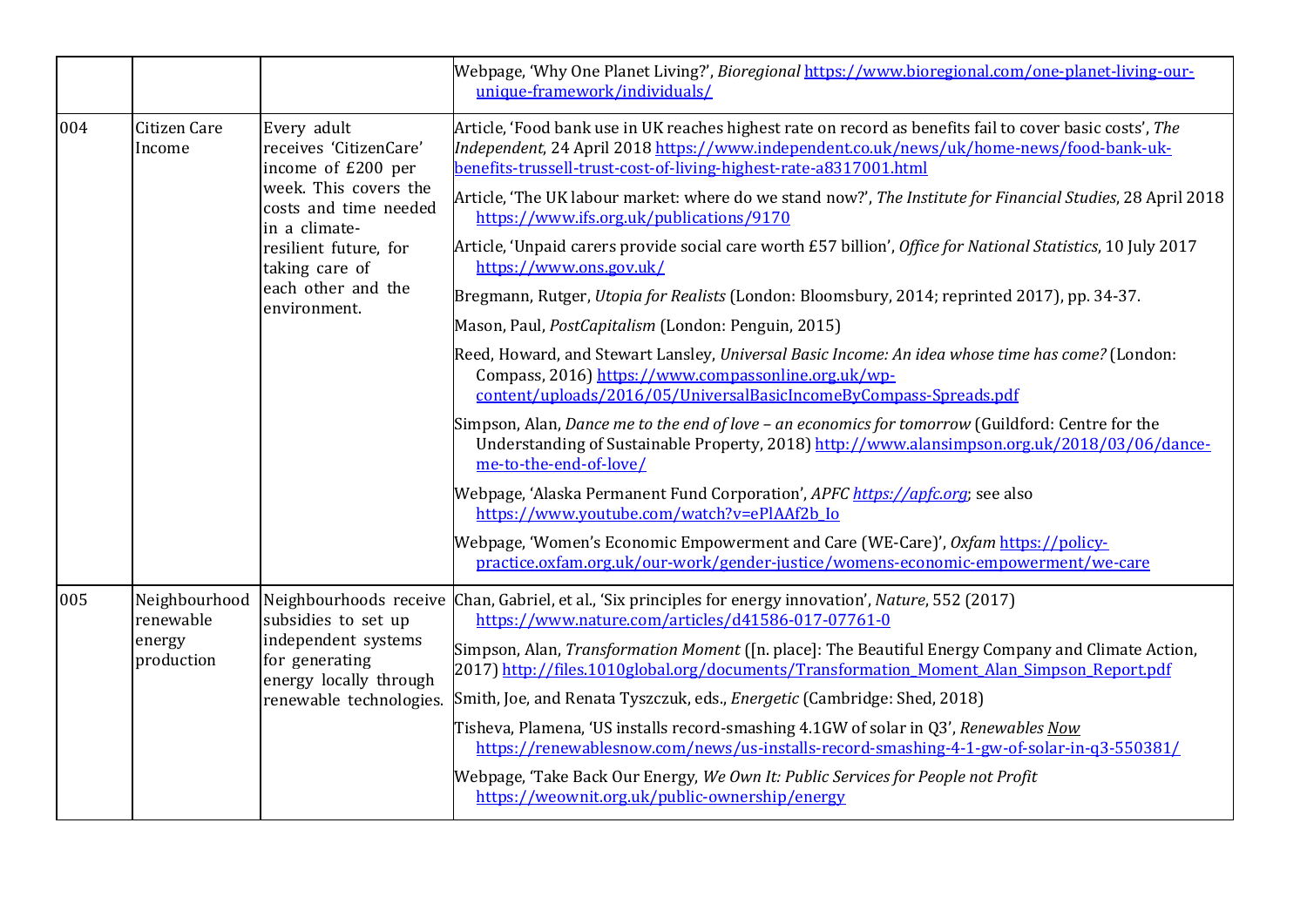| 006 | State-provided<br>energy | British offshore<br>and onshore<br>windfarms and tidal<br>barriers are publically<br>owned by the British<br>state, and the electricity<br>is shared at low cost. | Simpson, Alan, <i>Transformation Moment</i> ([n. place]: The Beautiful Energy Company and Climate Action,<br>2017) http://files.1010global.org/documents/Transformation Moment Alan Simpson Report.pdf<br>Smith, Joe, and Renata Tyszczuk, eds., <i>Energetic</i> (Cambridge: Shed, 2018)<br>Surana, Kavita, and Laura Diaz Anderson, 'Public policy and financial resource mobilization for wind<br>energy in developing countries: A comparison of approaches and outcomes in China and India', Global<br>Environmental Change, 35 (2015) http://dx.doi.org/10.1016/j.gloenvcha.2015.10.001<br>Various authors, 'Who Owns the wind, owns the future' (Labour Energy Forum, 2017)<br>https://labourenergy.org/wp-content/uploads/2017/08/Who-owns-the-wind 2017 Labour-Energy-<br>Forum.pdf<br>Webpage, 'Key Statistics for the Swansea Bay Tidal Lagoon Project', Tidal Lagoon Power<br>http://www.tidallagoonpower.com/projects/swansea-bay/key-statistics/<br>Webpage, 'Take Back Our Energy, We Own It: Public Services for People not Profit<br>https://weownit.org.uk/public-ownership/energy                                                                                              |
|-----|--------------------------|-------------------------------------------------------------------------------------------------------------------------------------------------------------------|---------------------------------------------------------------------------------------------------------------------------------------------------------------------------------------------------------------------------------------------------------------------------------------------------------------------------------------------------------------------------------------------------------------------------------------------------------------------------------------------------------------------------------------------------------------------------------------------------------------------------------------------------------------------------------------------------------------------------------------------------------------------------------------------------------------------------------------------------------------------------------------------------------------------------------------------------------------------------------------------------------------------------------------------------------------------------------------------------------------------------------------------------------------------------------------------------|
| 007 | Fifth Green              | The 'Fifth Green'<br>rule requires that new<br>buildings must have<br>20% of their<br>outside covered in<br>vegetation.                                           | Article, 'Stefano Boeri's "vertical forest" nears completion in Milan', de zeen, 15 May 2014<br>https://www.dezeen.com/2014/05/15/stefano-boeri-bosco-verticale-vertical-forest-milan-skyscrapers/<br>Article, 'Tax Credits for Green Rooftops in NYC', Environmental Leader, 29 June 2008<br>https://www.environmentalleader.com/2008/06/tax-credits-for-green-rooftops-in-nyc/<br>Article, 'This City Aims to Be the World's Greenest', National Geographic, 28 February 2017<br>https://www.nationalgeographic.com/environment/urban-expeditions/green-buildings/green-urban-<br>landscape-cities-Singapore/<br>Hawken, Paul, ed., Drawdown: The Most Comprehensive Plan Ever Proposed to Reverse Global Warming<br>(London: Penguin, 2017)<br>Saadatian, Omidreza, et al., 'A review of energy aspects of green roofs', Renewable and Sustainable Energy<br>Reviews, 23 (2013)<br>https://www.sciencedirect.com/science/article/pii/S136403211300124X?via%3Dihub<br>Scoones, Ian, Melissa Leach, and Peter Newell, eds., The Politics of Green Transformations (Abingdon:<br>Routledge, 2015)<br>Various authors, Lea River Park Primer (London: London Legacy Development Corporation, 2017) |
| 008 | Half-Earth               | The UK takes part in<br>the 'half-Earth'<br>initiative: a global<br>agreement to                                                                                  | Article, 'Birds on the move', RSPB, 14 June 2015<br>http://ww2.rspb.org.uk/community/ourwork/b/martinharper/archive/2015/06/14/birds-on-the-<br>move.aspx<br>Ellis, Earle C., Anthropocene: A Very Short Introduction (Oxford: Oxford University Press, 2018)                                                                                                                                                                                                                                                                                                                                                                                                                                                                                                                                                                                                                                                                                                                                                                                                                                                                                                                                     |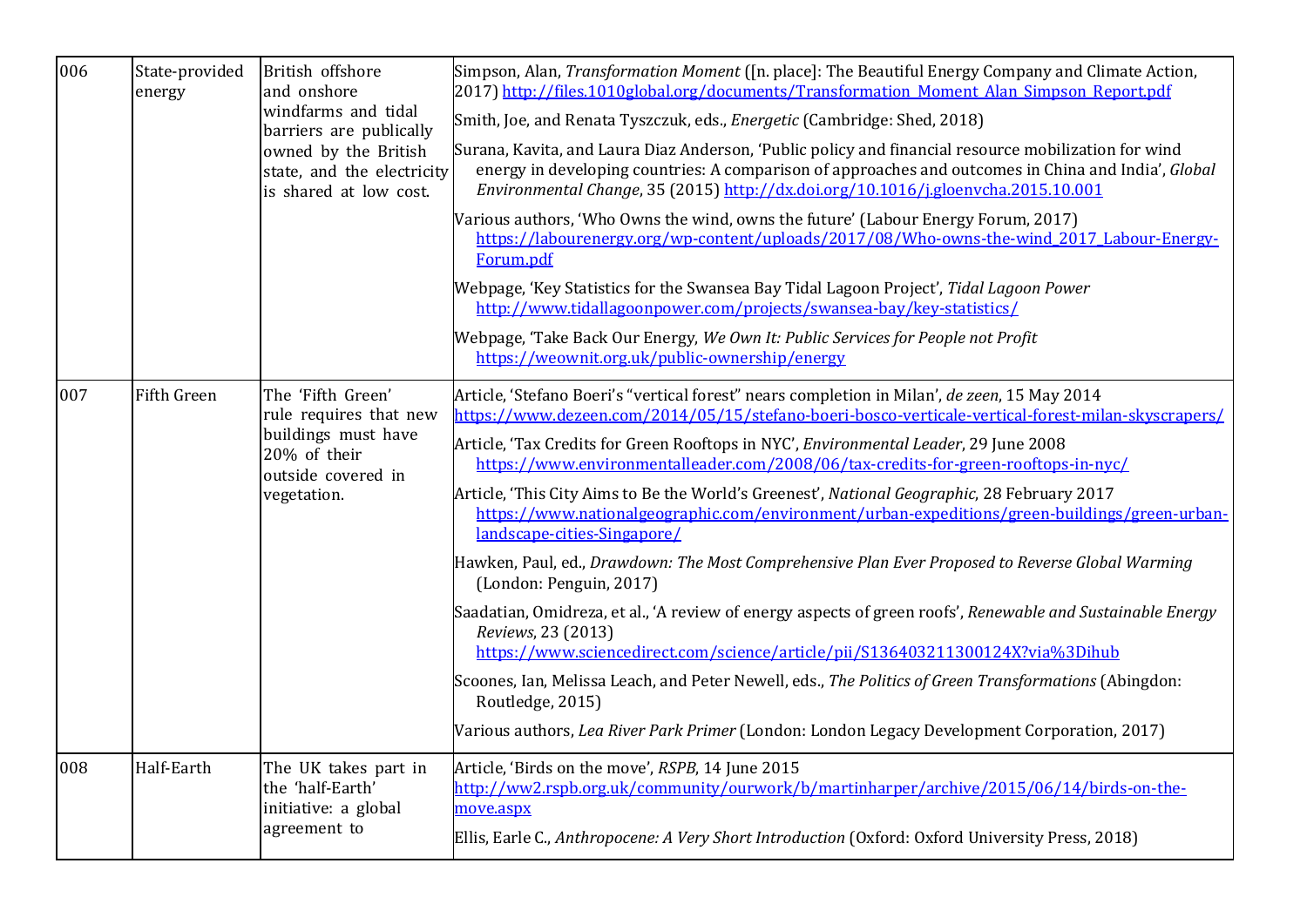|     |                                                     | return half the Earth's<br>landmass to nature.                                                                                                                                   | Hawken, Paul, ed., Drawdown: The Most Comprehensive Plan Ever Proposed to Reverse Global Warming<br>(London: Penguin, 2017)                                                                                                                                              |
|-----|-----------------------------------------------------|----------------------------------------------------------------------------------------------------------------------------------------------------------------------------------|--------------------------------------------------------------------------------------------------------------------------------------------------------------------------------------------------------------------------------------------------------------------------|
|     |                                                     |                                                                                                                                                                                  | Juniper, Tony, Rainforest (London: Profile, 2018)                                                                                                                                                                                                                        |
|     |                                                     |                                                                                                                                                                                  | Newell, Peter, <i>Globalization and the Environment</i> (Cambridge: Polity, 2012)                                                                                                                                                                                        |
|     |                                                     |                                                                                                                                                                                  | Various authors, 'Risky Business: Understanding the UK's overseas footprint for deforestation-risk<br>commodities' (WWF and RSPB, 2017) https://www.wwf.org.uk/sites/default/files/2017-<br>10/WWF%20and%20RSPB%20-%20Risky%20Business%20Report%20-%20October%202017.pdf |
|     |                                                     |                                                                                                                                                                                  | Wilson, Edward O., Half-Earth: Our Planet's Fight For Life (New York: Liveright, 2017), pp. 3-4                                                                                                                                                                          |
| 009 | Green<br>Investment                                 | is set up, which the                                                                                                                                                             | A green investment bank Diaz Anderson, Laura, et al., 'Integrating uncertainty into public energy research and development<br>decisions', Nature Energy, 2 (2017) https://www.nature.com/articles/nenergy201771                                                          |
|     | <b>Bank</b>                                         | government finances as<br>necessary through<br>creating money.                                                                                                                   | Doorman, Frans, Our Money - Towards a New Monetary System (Lulu, 2015)<br>https://positivemoney.org/wp-content/uploads/2015/10/Our-Money-06-4-2015-A5-Download-<br>Positive-Money-28-8-2015-2.pdf                                                                        |
|     |                                                     |                                                                                                                                                                                  | McKinsey and Company, 'Making the most of a wealth of infrastructure finance', June 2015<br>https://www.mckinsey.com/industries/capital-projects-and-infrastructure/our-insights/making-the-<br>most-of-a-wealth-of-infrastructure-finance                               |
|     |                                                     |                                                                                                                                                                                  | Meadows, Donella H., et al., The Limits to Growth (London: Earth Island, 1972)                                                                                                                                                                                           |
|     |                                                     |                                                                                                                                                                                  | Various authors, 'Escaping Growth Dependency' (Positive Money, 2018) http://positivemoney.org/wp-<br>content/uploads/2018/01/Escaping-Growth-Dependency-final print.pdf                                                                                                  |
|     |                                                     |                                                                                                                                                                                  | Webpage, 'Alaska Permanent Fund Corporation', APFC https://apfc.org; see also<br>https://www.youtube.com/watch?v=ePlAAf2b Io                                                                                                                                             |
|     |                                                     |                                                                                                                                                                                  | Webpage, 'Funding infrastructure', Institute for Government<br>https://www.instituteforgovernment.org.uk/explainers/funding-infrastructure                                                                                                                               |
|     |                                                     |                                                                                                                                                                                  | [Webpage, 'QE for People', Positive Money http://positivemoney.org/what-we-do/ge-for-people/                                                                                                                                                                             |
| 010 | Artificial<br>Intelligence in<br>common<br>interest | The development and<br>use of<br>artificial intelligence in<br>the UK is only<br>permitted if it is not-<br>for-profit and licenced<br>in the for the good of<br>all the people. | Article, "Fiction is outperforming reality": how YouTube's algorithm distorts truth', The Guardian, 2<br>February 2018 https://www.theguardian.com/technology/2018/feb/02/how-youtubes-algorithm-<br>distorts-truth                                                      |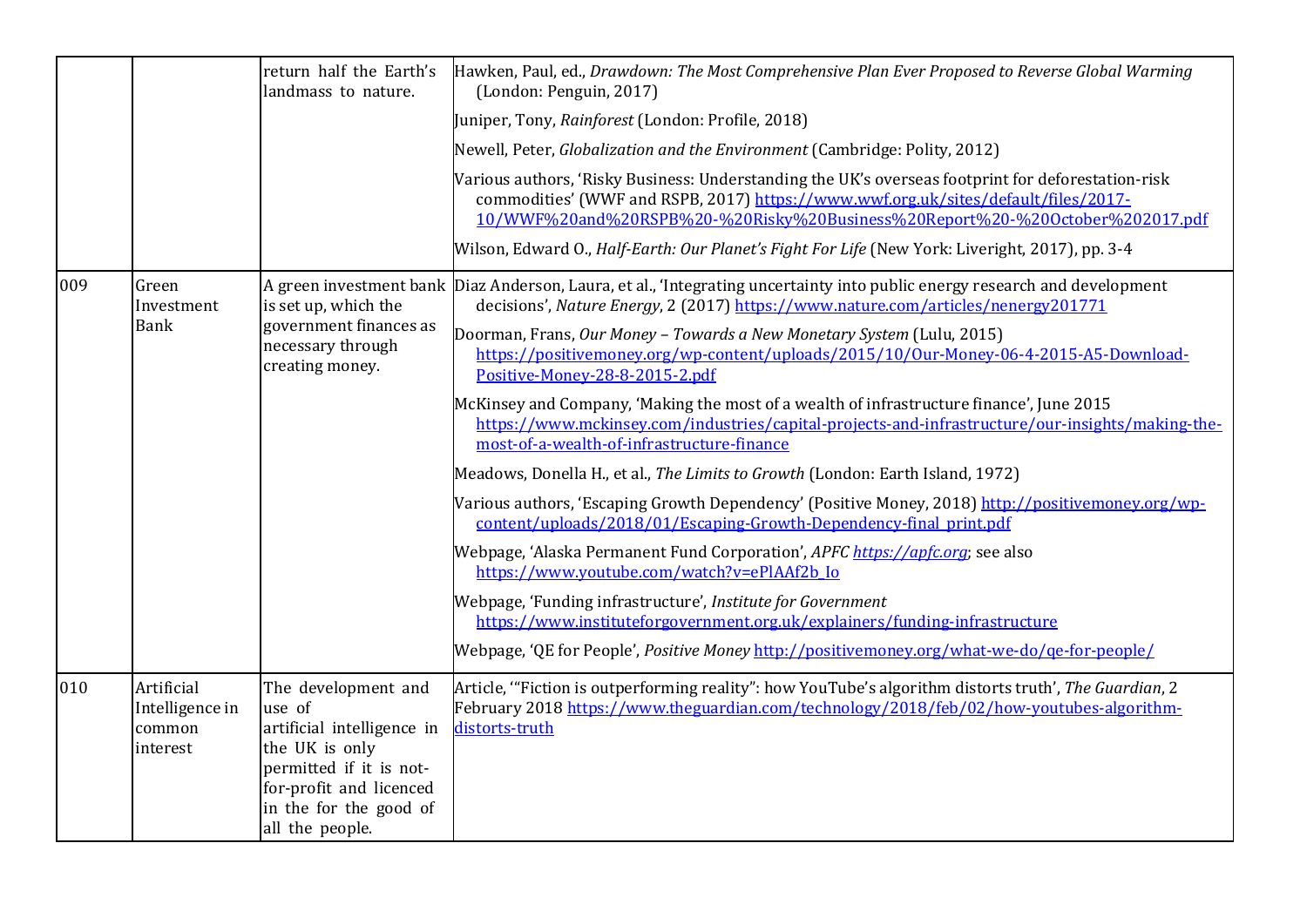| 011 | Land Value Tax               | Instead of<br>business rates or<br>council tax, owners pay<br>an annual tax on their<br>land. This distributes a<br>share of the wealth the<br>neighbourhood that<br>helped create its value.         | Article, 'How a levy based on location values could be the perfect tax', Financial Times, 27 September 2013<br>https://www.ft.com/content/392c33a6-211f-11e3-8aff-00144feab7de<br>Article, 'UK faces its biggest housing shortfall on record with backlog of 4m homes, research shows', The<br>Independent, 18 May 2018 https://www.independent.co.uk/news/uk/home-news/housing-homeless-<br>crisis-homes-a8356646.html<br>land accumulates to the Article, 'Which countries have a Land Value Tax?', Tax Justice Network, 25 February 2016<br>https://www.taxjustice.net/2016/02/25/which-countries-have-a-land-value-tax/<br>Jones, Jerry, Land Value for Public Benefit (Highcliffe-on-sea: Labour Land Campaign, 2015)<br>http://www.labourland.org/downloads/papers/land value for public benefit.pdf<br>Mason, Paul, PostCapitalism (London: Penguin, 2015)<br>Various authors, 'Tax Trial: A Land Value Tax for London?' (London Assembly, 2016)<br>https://www.london.gov.uk/sites/default/files/final-draft-lvt-report 2.pdf<br>Webpage, 'What is Land Value Tax?', Labour Land Campaign http://www.labourland.org/what-is-land-<br>value-tax/ |
|-----|------------------------------|-------------------------------------------------------------------------------------------------------------------------------------------------------------------------------------------------------|---------------------------------------------------------------------------------------------------------------------------------------------------------------------------------------------------------------------------------------------------------------------------------------------------------------------------------------------------------------------------------------------------------------------------------------------------------------------------------------------------------------------------------------------------------------------------------------------------------------------------------------------------------------------------------------------------------------------------------------------------------------------------------------------------------------------------------------------------------------------------------------------------------------------------------------------------------------------------------------------------------------------------------------------------------------------------------------------------------------------------------------------------------|
| 012 | Tax the<br>manufacture of    | Manufacturers who<br>non-recyclables be adapted or recycled<br>are required to pay<br>into an<br>environmental fund to<br>offset any future<br>damage they may cause<br>when they are<br>disposed of. | Article, 'Planned Obsolescence: Apple is Not the Only Culprit', Forbes, 22 December 2017<br>make items that cannot https://www.forbes.com/sites/adamsarhan/2017/12/22/planned-obsolescence-apple-is-not-the-only-<br>culprit/#26949fd43cf2<br>Ives, Mike, 'Boom in Mining Rare Earths Poses Mounting Toxic Risks', Yale Environment 360, 28 January<br>2013 https://e360.yale.edu/features/boom in mining rare earths poses mounting toxic risks<br>Raworth, Kate, 'Old economics is based on false "laws of physics" – new economics can save us', The<br>Guardian, 6 April 2017 https://www.theguardian.com/global-development-professionals-<br>network/2017/apr/06/kate-raworth-doughnut-economics-new-economics<br>Raworth, Kate, Doughnut Economics (London: Random House, 2017), see chapter on Open Design.<br>Ross, Dickon, ed., 'The Future of Waste', special edition of <i>Engineering &amp; Technology</i> , 11 (2017)<br>Wallman, James, Stuffocation: Living More With Less (London: Penguin, 2017)                                                                                                                                      |
| 013 | Financial<br>Transaction Tax | The short term<br>ownership of shares in<br>companies is<br>discouraged by a<br>financial transaction tax.<br>The less time the share is<br>owned, the greater the<br>level of tax applied.           | Article, 'Financial Transaction Tax: making the financial sector pay its fair share', 28 September 2011<br>http://europa.eu/rapid/press-release IP-11-1085 en.htm<br>Article, 'How long does the average share holding last? Just 22 seconds', The Telegraph, 18 January 2012<br>https://www.telegraph.co.uk/finance/personalfinance/investing/9021946/How-long-does-the-<br>average-share-holding-last-Just-22-seconds.html<br>Chang, Ha-Joon, 23 Things They Don't Tell You About Capitalism (London: Penguin, 2011)                                                                                                                                                                                                                                                                                                                                                                                                                                                                                                                                                                                                                                  |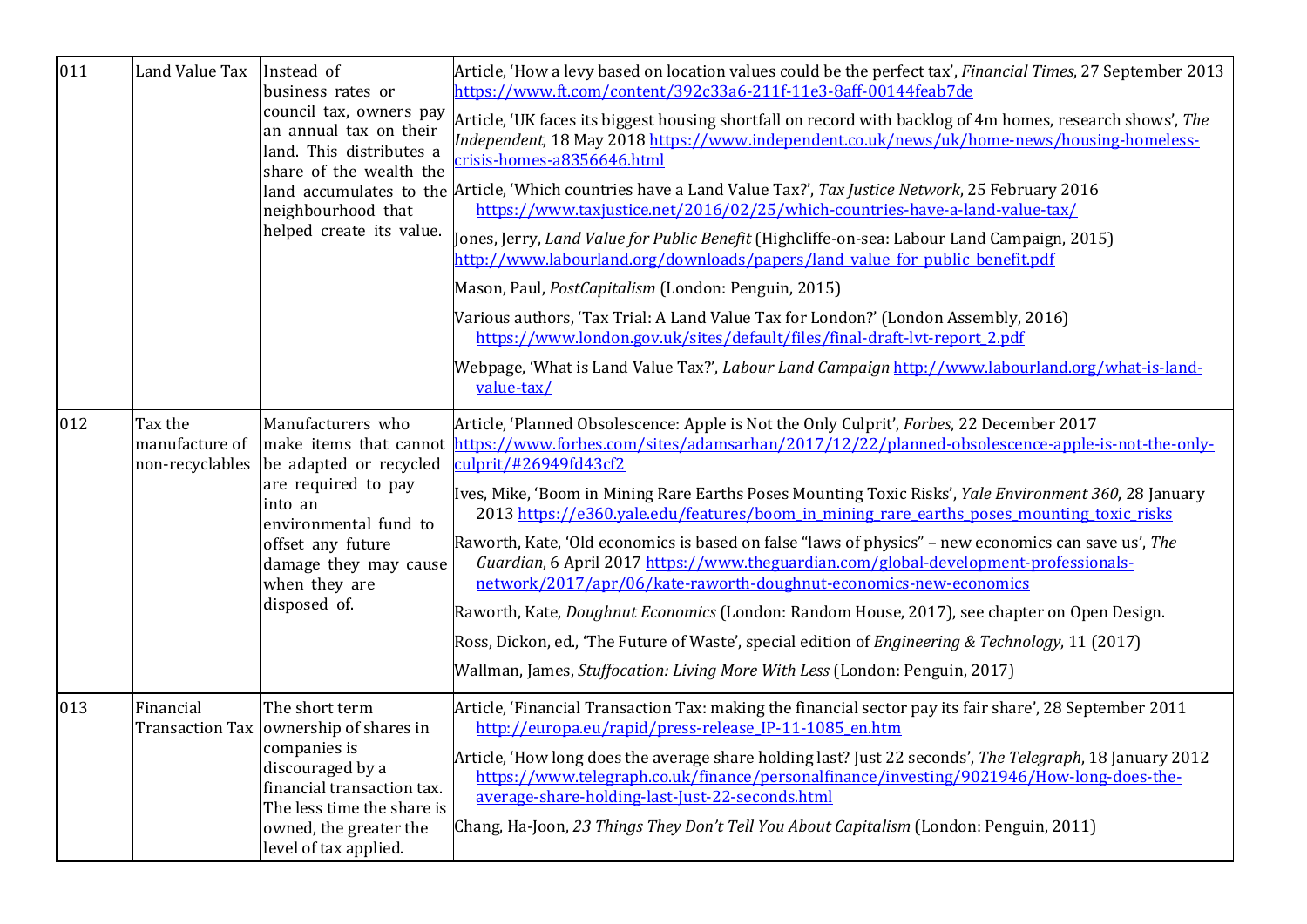|     |                                            |                                                                                                                                                                       | Chang, Ha-Joon, <i>Economics: The User's Guide</i> (London: Pelican, 2014)                                                                                                                                                                                                                                                                                                                                                                                                                                                                                                                                                                                                                                                                                                                  |
|-----|--------------------------------------------|-----------------------------------------------------------------------------------------------------------------------------------------------------------------------|---------------------------------------------------------------------------------------------------------------------------------------------------------------------------------------------------------------------------------------------------------------------------------------------------------------------------------------------------------------------------------------------------------------------------------------------------------------------------------------------------------------------------------------------------------------------------------------------------------------------------------------------------------------------------------------------------------------------------------------------------------------------------------------------|
|     |                                            |                                                                                                                                                                       | Richard Murphy, The Joy of Tax (London: Corgi, 2016), pp. 220-21.                                                                                                                                                                                                                                                                                                                                                                                                                                                                                                                                                                                                                                                                                                                           |
| 014 | Citizen Data<br><b>Bank</b>                | A Citizen Data<br>Bank gathers<br>all electronic<br>information, and allows<br>each person to switch<br>on or off who gets<br>to use data about them,<br>at any time. | Article, 'Facebook still cashing in on your data as sales surge', cnet, 25 April 2018<br>https://www.cnet.com/news/facebook-first-quarter-earnings-2018/                                                                                                                                                                                                                                                                                                                                                                                                                                                                                                                                                                                                                                    |
| 015 | Subsidise<br>renewable<br>energy not oil   | Stop all governments<br>subsidies to the oil and<br>gas industries. Spend the<br>money on renewables<br>instead.                                                      | Article, 'Fossil fuel firms' multi-billion-pound state subsidies revealed in accidentally leaked secret files',<br>The Independent, 19 April 2017 https://www.independent.co.uk/environment/fossil-fuel-firms-billion-<br>pound-uk-state-subsidies-oil-gas-firms-leak-climate-change-environment-a7690966.html<br>Simpson, Alan, <i>Transformation Moment</i> ([n. place]: The Beautiful Energy Company and Climate Action,<br>2017), p. 9 http://files.1010global.org/documents/Transformation Moment Alan Simpson Report.pdf<br>Smith, Joe, and Renata Tyszczuk, eds., <i>Energetic</i> (Cambridge: Shed, 2018)<br>Webpage, 'Keep It in the Ground: It's time to keep fossil fuels where they belong', Greenpeace<br>https://www.greenpeace.org/usa/global-warming/keep-it-in-the-ground/ |
| 016 | Shops<br>incentivised to<br>source locally | goods from within the<br>region pay a reduced<br>business tax rate.                                                                                                   | Shops which source their Hawken, Paul, ed., Drawdown: The Most Comprehensive Plan Ever Proposed to Reverse Global Warming<br>(London: Penguin, 2017<br>Simpson, Alan, <i>Transformation Moment</i> ([n. place]: The Beautiful Energy Company and Climate Action,<br>2017) http://files.1010global.org/documents/Transformation Moment Alan Simpson Report.pdf<br>Webpage, 'Food Miles', The Environmental Transport Association https://www.eta.co.uk/environmental-<br>info/food-miles/                                                                                                                                                                                                                                                                                                    |
| 017 | Support co-<br>operatives                  | Companies that are<br>owned by their<br>employees pay less<br>corporate tax than<br>companies with share-<br>holders.                                                 | Smith, Joe, and Renata Tyszczuk, eds., <i>Energetic</i> (Cambridge: Shed, 2018), p. 137<br>Webpage, 'Co-operatives: Case Studies', <i>Co-operatives UK</i> https://www.uk.coop/about/case-studies                                                                                                                                                                                                                                                                                                                                                                                                                                                                                                                                                                                           |
| 018 | Trace it tax                               | Retailers pay the<br>real cost of<br>clothing through the                                                                                                             | Ditty, Sarah, ed., Money Fashion Power, Fashion Revolution Zine, 1 (2018)<br>Fletcher, Kate, 'Towards a Future Framework for Fashion', 21 November 2017<br>http://katefletcher.com/towards-a-future-framework-for-fashion/                                                                                                                                                                                                                                                                                                                                                                                                                                                                                                                                                                  |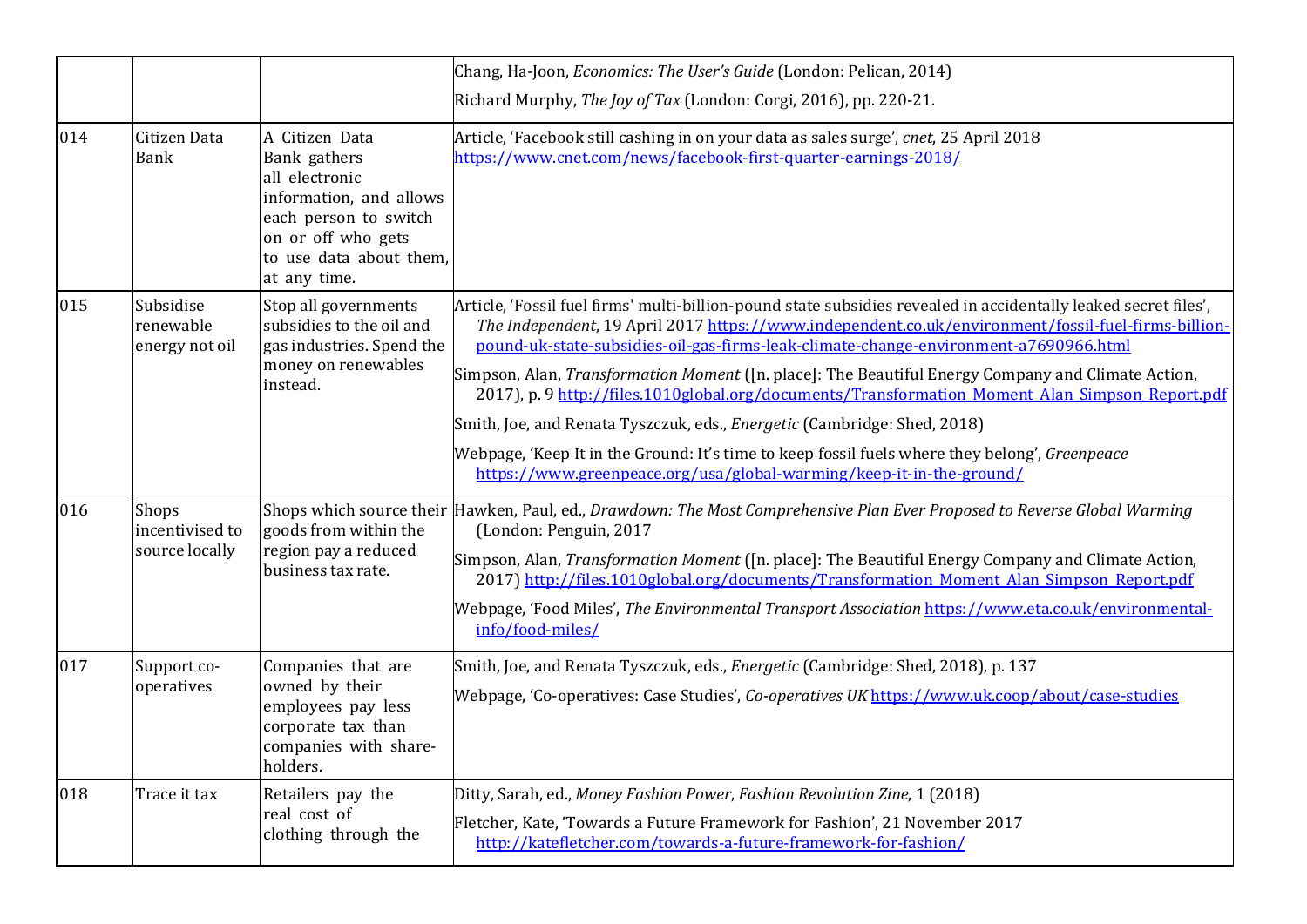|     |                                        | 'trace-it tax'. This is<br>zero for durable items<br>that are produced in<br>price where there is<br>no proof of origin.                                                                                    | Fletcher, Kate, and Gunnar Vittersø, 'Local Food Initiatives and Fashion Change: Comparing Food and<br>Clothes to Better Understand Fashion Localism', Fashion Practice, 10 (2018)<br>http://www.tandfonline.com/loi/rffp20<br>good conditions, and up Fletcher, Kate, Craft of Use: Post-Growth Fashion (Abingdon: Routledge, 2016)<br>Siegle, Lucy, To Die For: Is Fashion Wearing Out the World? (London: Fourth Estate, 2011)<br>Sumner, Seren, 'Fashion Industry's Carbon Footprint Wearing on our Environment', Climate Action<br>Business Association https://cabaus.org/2018/02/22/fashion-industrys-carbon-footprint-wearing-<br>environment/                                                                                                                    |
|-----|----------------------------------------|-------------------------------------------------------------------------------------------------------------------------------------------------------------------------------------------------------------|---------------------------------------------------------------------------------------------------------------------------------------------------------------------------------------------------------------------------------------------------------------------------------------------------------------------------------------------------------------------------------------------------------------------------------------------------------------------------------------------------------------------------------------------------------------------------------------------------------------------------------------------------------------------------------------------------------------------------------------------------------------------------|
| 019 | Plastic tax                            | Pay what it really<br>costs the planet for our<br>use of plastics: tax all<br>new production to pay<br>for the clean-up of<br>plastic across earth<br>and ocean.                                            | Article, 'Only 14% of plastics are recycled – can tech innovation tackle the rest?', The Guardian, 22<br>February 2017 https://www.theguardian.com/sustainable-business/2017/feb/22/plastics-recycling-<br>trash-chemicals-styrofoam-packaging<br>Kirby, David, 'Ocean Plastic Pollution Costs \$13bn a Year', takepart, 30 June 2014<br>http://www.takepart.com/article/2014/06/30/ocean-plastic-pollution-costs-13-billion-year-and-<br>your-face-scrub-part-problem<br>McCallum, Will, How to Give Up Plastic (London: Penguin, 2018), p. 200<br>Webpage, 'Companies take a major step towards a New Plastics Economy, New Plastics Economy<br>https://newplasticseconomy.org/news/11-companies-commit-to-100-reusable-recyclable-or-<br>compostable-packaging-by-2025 |
| 020 | free of patents                        | Tech + medicine Technologies and drugs<br>developed in the UK<br>that are beneficial to<br>health and the<br>environment are made<br>freely available to<br>developing countries for<br>use and adaptation. | Crager, Sara Eve, 'Improving Global Access to New Vaccines: Intellectual Property, Technology Transfer,<br>and Regulatory Pathways', PMC: US National Library of Medicine, 104 (2014)<br>https://www.ncbi.nlm.nih.gov/pmc/articles/PMC4202949/<br>Diaz Anderson, Laura, et al., 'Making technological innovation work for sustainable development',<br>Proceedings of the National Academy of Sciences of the United States of America, 113 (2016)<br>http://www.pnas.org/content/113/35/9682<br>Srnicek, Nick, and Alex Williams, Inventing the Future (London: Verso, 2015)                                                                                                                                                                                             |
| 021 | Profits from<br>clean supply<br>chains | Companies must<br>demonstrate by law<br>that their supply chains<br>are causing no damage<br>before they are<br>permitted to release<br>profits to shareholders.                                            | Simms, Andrew, and Peter Newell, How did we do that? The possibility of rapid transition http://steps-<br>centre.org/wp-content/uploads/2017/04/How Did We Do That.pdf<br>Williams, Alex, and Nick Srnicek, '#ACCELERATE: Manifesto for an Accelerationist Politics', 2013,<br>http://criticallegalthinking.com                                                                                                                                                                                                                                                                                                                                                                                                                                                           |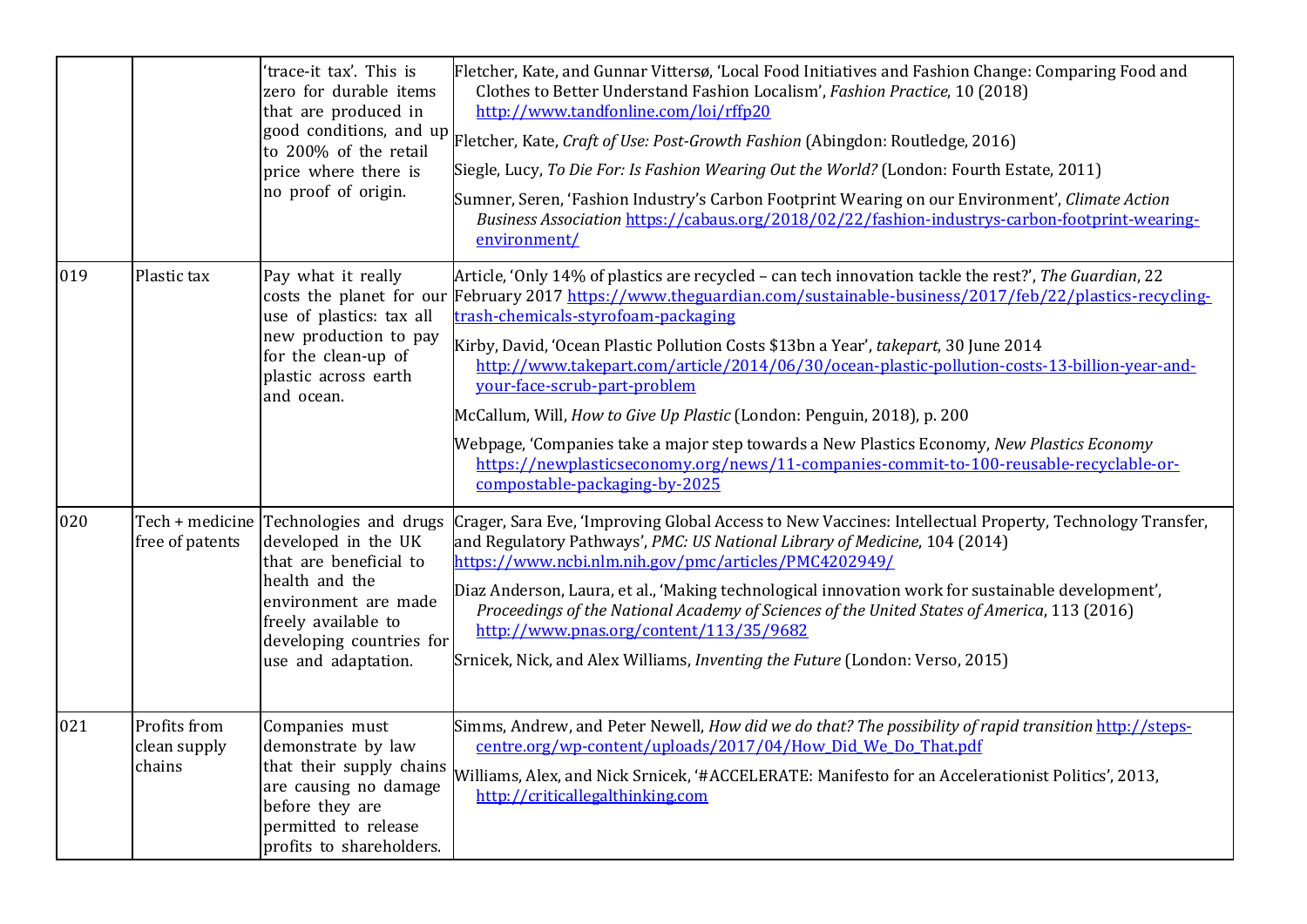| 022 | Carbon sink<br>farming | Farming is only<br>subsidised if it restores<br>the soil and creates<br>carbon sinks. This is<br>achieved by grazing<br>cattle under trees or by<br>rotating crops and<br>animals. | Article, 'Number of organic farmers rises by almost 2 percent in 2017', Farming UK, 10 May 2018<br>https://www.farminguk.com/News/Number-of-organic-farmers-rises-by-almost-2-percent-in-<br>2017 49328.html<br>Hawken, Paul, ed., Drawdown: The Most Comprehensive Plan Ever Proposed to Reverse Global Warming<br>(London: Penguin, 2017)                                                                                                                                                                                                                                                                                                                                                                                                                                                                                                                                                                                                                                                                                                                                                                                                                                                                                                                                                                                                                                                                                                                                                                                                                                                                               |
|-----|------------------------|------------------------------------------------------------------------------------------------------------------------------------------------------------------------------------|---------------------------------------------------------------------------------------------------------------------------------------------------------------------------------------------------------------------------------------------------------------------------------------------------------------------------------------------------------------------------------------------------------------------------------------------------------------------------------------------------------------------------------------------------------------------------------------------------------------------------------------------------------------------------------------------------------------------------------------------------------------------------------------------------------------------------------------------------------------------------------------------------------------------------------------------------------------------------------------------------------------------------------------------------------------------------------------------------------------------------------------------------------------------------------------------------------------------------------------------------------------------------------------------------------------------------------------------------------------------------------------------------------------------------------------------------------------------------------------------------------------------------------------------------------------------------------------------------------------------------|
| 023 | Print money            | The state produces<br>money to direct this to<br>where it is needed to<br>of essential services in<br>health and the<br>environment.                                               | Chang, Ha-Joon, 23 Things They Don't Tell You About Capitalism (London: Penguin, 2011)<br>Coyle, Diana, The Economics of Enough (Princeton: Princeton University Press, 2011)<br>ensure a certain standard Doorman, Frans, Our Money - Towards a New Monetary System (Lulu, 2015)<br>https://positivemoney.org/wp-content/uploads/2015/10/Our-Money-06-4-2015-A5-Download-<br>Positive-Money-28-8-2015-2.pdf<br>Dyson, Ben, Graham Hodgson, and Frank van Lerven, Sovereign Money: An Introduction (Positive Money,<br>2016) http://positivemoney.org/wp-content/uploads/2016/12/SovereignMoney-AnIntroduction-<br>20161214.pdf<br>McKinsey and Company, 'Making the most of a wealth of infrastructure finance', June 2015<br>https://www.mckinsey.com/industries/capital-projects-and-infrastructure/our-insights/making-the-<br>most-of-a-wealth-of-infrastructure-finance<br>McLeay, Michael, et al., 'Money creation in the modern economy', Bank of England Quarterly Bulletin, 1<br>(2014) https://www.bankofengland.co.uk/-/media/boe/files/quarterly-bulletin/2014/money-<br>creation-in-the-modern-economy.pdf<br>Pilling, David, The Growth Delusion (London: Bloomsbury, 2018)<br>Various authors, 'Escaping Growth Dependency' (Positive Money, 2018) http://positivemoney.org/wp-<br>content/uploads/2018/01/Escaping-Growth-Dependency-final print.pdf<br>Webpage, 'Funding infrastructure', Institute for Government<br>https://www.instituteforgovernment.org.uk/explainers/funding-infrastructure<br>Webpage, 'QE for People', <i>Positive Money</i> http://positivemoney.org/what-we-do/qe-for-people/ |
| 024 | 10% interest<br>cap    | card or loan company or<br>bank can charge for<br>lending money is 10%                                                                                                             | The top rate that a credit Article, 'Average debt at £8000 per person (not including the mortgage)', The Guardian, 30 October 2017<br>https://www.theguardian.com/money/2017/oct/30/average-uk-debt-at-8000-per-person-not-including-<br>the-mortgage<br>Article, 'Payday loan caps come into force', The Guardian, 2 January 2015<br>https://www.theguardian.com/money/2015/jan/02/payday-loans-caps-fca                                                                                                                                                                                                                                                                                                                                                                                                                                                                                                                                                                                                                                                                                                                                                                                                                                                                                                                                                                                                                                                                                                                                                                                                                 |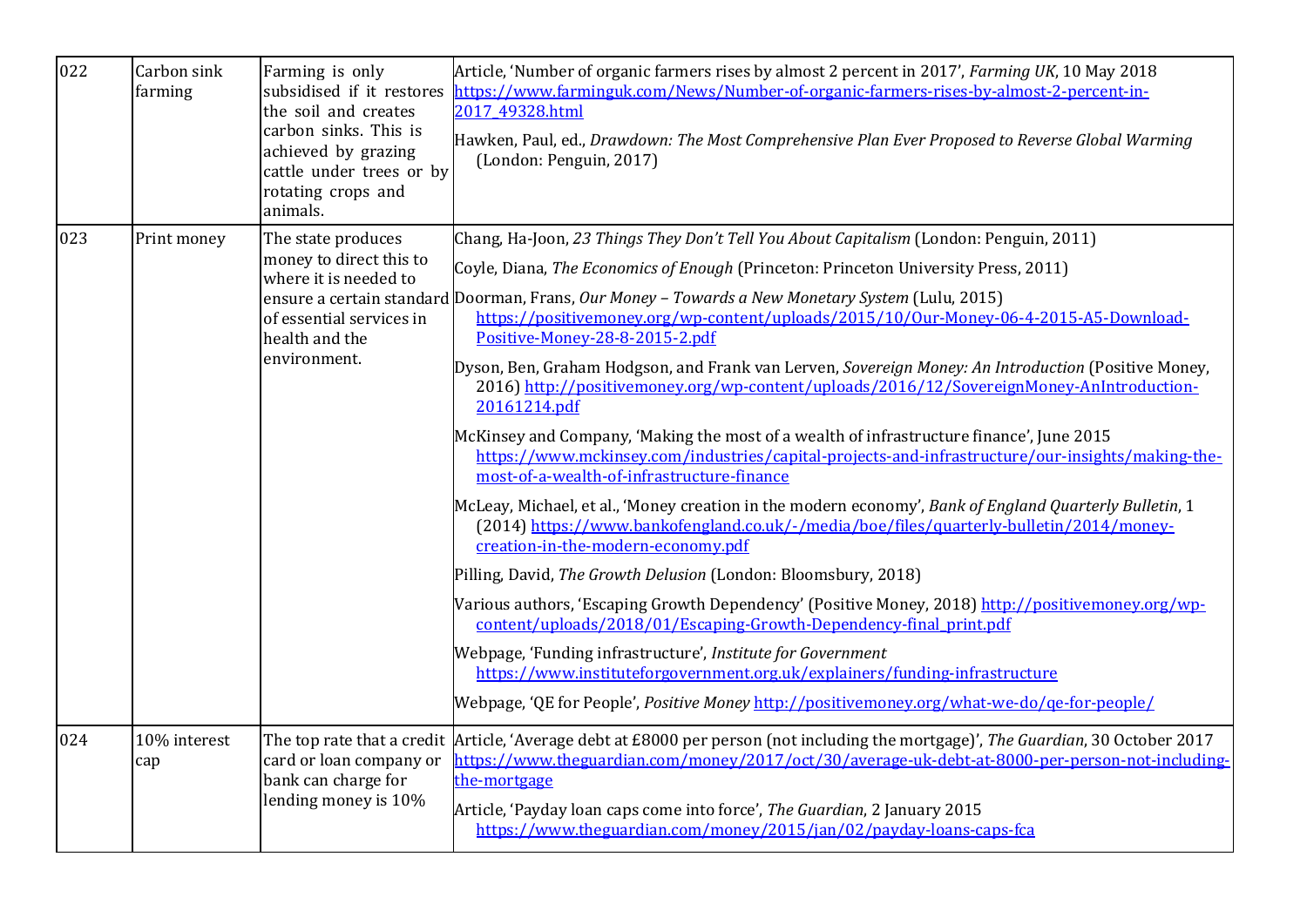| 025 | Replace, adapt<br>or update       | People have the right<br>for items that last less<br>than 10 years or which<br>cannot be adapted or<br>updated.                                                                                      | Webpage, 'Co-operatives: Case Studies', Co-operatives UK https://www.uk.coop/about/case-studies<br>Webpage, 'Debt Statistics', Finder https://www.finder.com/uk/debt-statistics<br>Webpage, 'United Kingdom Private Debt to GDP', Trading Economics<br>https://tradingeconomics.com/united-kingdom/private-debt-to-gdp<br>Article, 'Only 14% of plastics are recycled - can tech innovation tackle the rest?', The Guardian, 22<br>to receive replacements February 2017 https://www.theguardian.com/sustainable-business/2017/feb/22/plastics-recycling-<br>trash-chemicals-styrofoam-packaging<br>Raworth, Kate, Doughnut Economics (London: Random House, 2017), p. 230<br>Webpage, 'Companies take a major step towards a New Plastics Economy, New Plastics Economy<br>https://newplasticseconomy.org/news/11-companies-commit-to-100-reusable-recyclable-or-                                        |
|-----|-----------------------------------|------------------------------------------------------------------------------------------------------------------------------------------------------------------------------------------------------|-----------------------------------------------------------------------------------------------------------------------------------------------------------------------------------------------------------------------------------------------------------------------------------------------------------------------------------------------------------------------------------------------------------------------------------------------------------------------------------------------------------------------------------------------------------------------------------------------------------------------------------------------------------------------------------------------------------------------------------------------------------------------------------------------------------------------------------------------------------------------------------------------------------|
| 026 | <b>Energy Use</b><br>Credit score | Everything that you<br>buy has a credit<br>score reflecting its use<br>of new resources<br>and/or energy.<br>Every citizen has a<br>certain number of<br>credits that they can<br>use.               | compostable-packaging-by-2025<br>Fletcher, Kate, Craft of Use: Post-Growth Fashion (Abingdon: Routledge, 2016)<br>Wilson, Edward O., Half-Earth: Our Planet's Fight For Life (New York: Liveright, 2017)                                                                                                                                                                                                                                                                                                                                                                                                                                                                                                                                                                                                                                                                                                  |
| 027 | land/property                     | Neighbourhoods Neighbourhoods have<br>reclaim derelict the right to reclaim<br>derelict or poorly<br>maintained land and<br>buildings for common<br>use, if the owner does<br>not take care of them. | Article, 'Britain has just enough land to solve the housing crisis - it's just being hoarded', The Guardian, 31<br>January 2017 https://www.theguardian.com/cities/2017/jan/31/britain-land-housing-crisis-<br>developers-not-building-land-banking<br>Article, 'Fury over 40ft river of rubbish fly-tipped outside derelict Toys R Us in Barnet', The Evening<br>Standard, 13 June 2018 https://www.standard.co.uk/news/london/fury-over-40ft-river-of-rubbish-<br>flytipped-outside-derelict-toys-r-us-in-barnet-a3861696.html<br>Webpage, 'Amsterdam squats', What's up with Amsterdam<br>https://whatsupwithamsterdam.com/amsterdam-squats/<br>Webpage, 'Home ownership in the UK, Resolution Foundation<br>https://www.resolutionfoundation.org/data/housing/<br>Webpage, 'United Kingdom Home Ownership Rate', Trading Economics<br>https://tradingeconomics.com/united-kingdom/home-ownership-rate |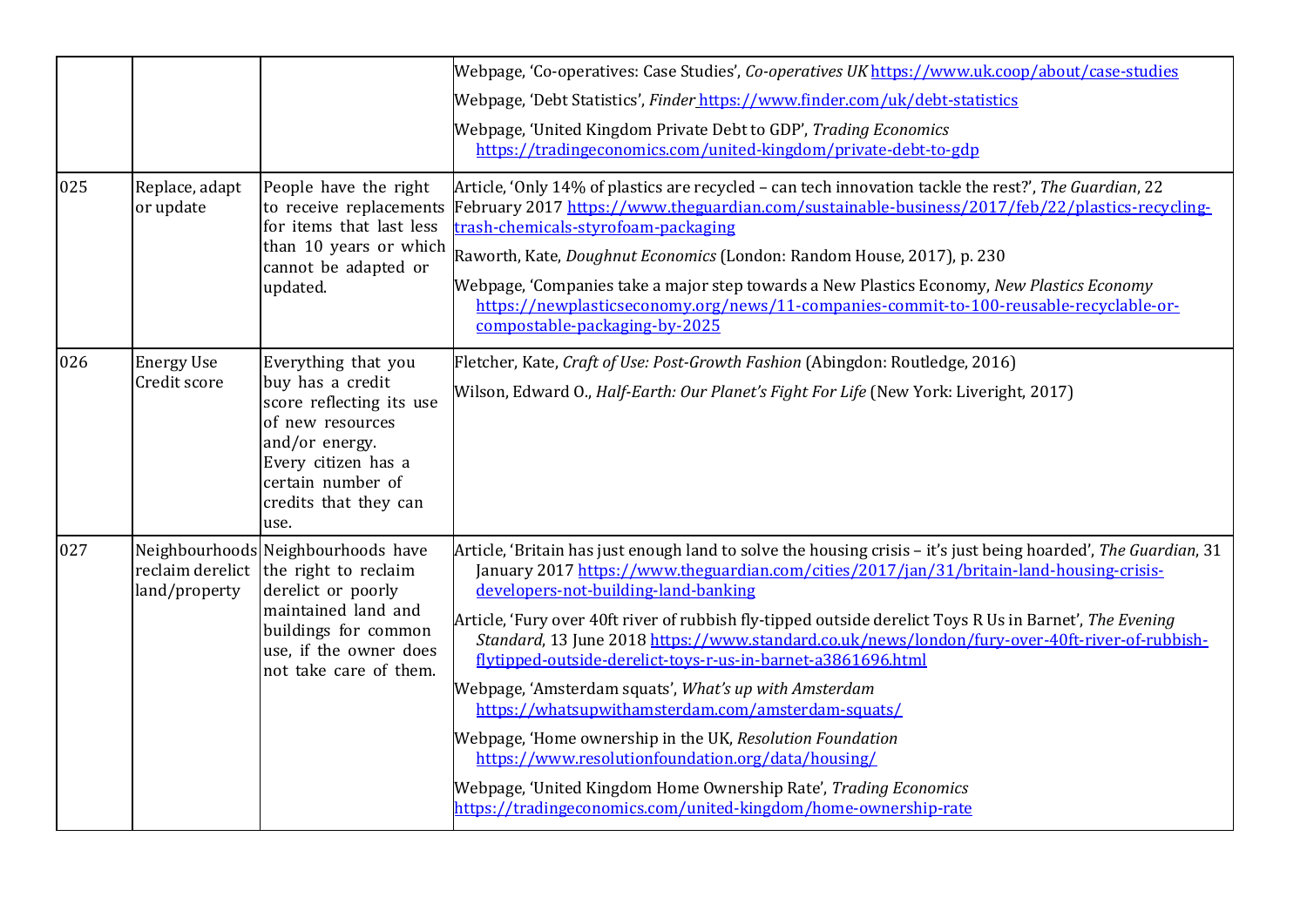| 028 | Climate Change<br>Resilience<br>subsidies      | subsidies and advice to<br>enable them to decide<br>how to make their area<br>resilient in the face of<br>climate change.                                                                                          | Neighbourhoods receive Petcou, Constantin, and Doina Petrescu, 'R-URBAN or how to co-produce a resilient city', Ephemera, 15<br>(2015) http://www.ephemerajournal.org/sites/default/files/pdfs/contribution/15-1petcoupetrescu.pdf<br>Various authors, 'Under Her Eye: Women and Climate Change', Summit Programme, British Library, 1-2<br>June 2018.                                                                                                                                                                                                                                                                                                                                                                                                                                                                 |
|-----|------------------------------------------------|--------------------------------------------------------------------------------------------------------------------------------------------------------------------------------------------------------------------|------------------------------------------------------------------------------------------------------------------------------------------------------------------------------------------------------------------------------------------------------------------------------------------------------------------------------------------------------------------------------------------------------------------------------------------------------------------------------------------------------------------------------------------------------------------------------------------------------------------------------------------------------------------------------------------------------------------------------------------------------------------------------------------------------------------------|
| 029 |                                                | Local currencies Lots of areas have<br>local currencies to keep<br>money<br>circulating within the<br>area.                                                                                                        | Andrew Simms, Cancel the Apocalypse (London: Little, Brown, 2013), p. 145<br>Webpage, 'What are Complementary Currencies?', Complementary Currency Resource Center<br>http://complementarycurrency.org<br>Webpage, 'What is the Brixton Pound?', Brixton Pound http://brixtonpound.org                                                                                                                                                                                                                                                                                                                                                                                                                                                                                                                                 |
| 030 | Restrict patents<br>to 5 years                 | Restrict patents<br>and copyright to<br>lasting five years to<br>support development<br>and adaptation of ideas<br>and technologies.                                                                               | Crager, Sara Eve, 'Improving Global Access to New Vaccines: Intellectual Property, Technology Transfer,<br>and Regulatory Pathways', PMC: US National Library of Medicine, 104 (2014)<br><u> https://www.ncbi.nlm.nih.gov/pmc/articles/PMC4202949/</u>                                                                                                                                                                                                                                                                                                                                                                                                                                                                                                                                                                 |
| 031 | Non-biased<br>Artificial<br>Intelligence       | To prevent built-in<br>robot bias,<br>developers of artificial<br>intelligence must 'teach'<br>their software using a<br>citizen database<br>containing data<br>provided by all genders,<br>ages, and ethnicities. | Article, 'Attractive, slavish and at your command: Is AI sexist?', BBC News, 5 December 2016<br>https://www.bbc.co.uk/news/business-38207334<br>Article, 'If you're a darker-skinned woman, this is how often facial-recognition software decides you're a<br>man', Quartz, 13 February 2018 https://qz.com/1205604/if-youre-a-darker-skinned-woman-the-best-<br>facial-recognition-software-frequently-thinks-youre-a-man/<br>Article, 'Meet Pegg, a gender-neutral robot assistant', PRI, 28 March 2018<br>https://www.pri.org/stories/2018-03-28/meet-pegg-gender-neutral-robot-assistant<br>Tatman, Rachel, 'Google's speech recognition has a gender bias', Making Noise and Hearing Things, 12 July<br>2016 https://makingnoiseandhearingthings.com/2016/07/12/googles-speech-recognition-has-a-<br>gender-bias/ |
| 032 | Clearly labelled<br>Artificial<br>Intelligence | It is illegal to use<br>artificial intelligence<br>without clearly<br>informing users at the<br>time - whether<br>in communications, or<br>'smart' objects, or                                                     | Article, 'Meet Pegg, a gender-neutral robot assistant', PRI, 28 March 2018<br>https://www.pri.org/stories/2018-03-28/meet-pegg-gender-neutral-robot-assistant<br>Article, 'UK Government Outlines Isaac Asimov-Style Rules to Protect us from Artificial Intelligence',<br>Nerdist, 16 April 2018 https://nerdist.com/uk-rules-artificial-intelligence-isaac-asimov/                                                                                                                                                                                                                                                                                                                                                                                                                                                   |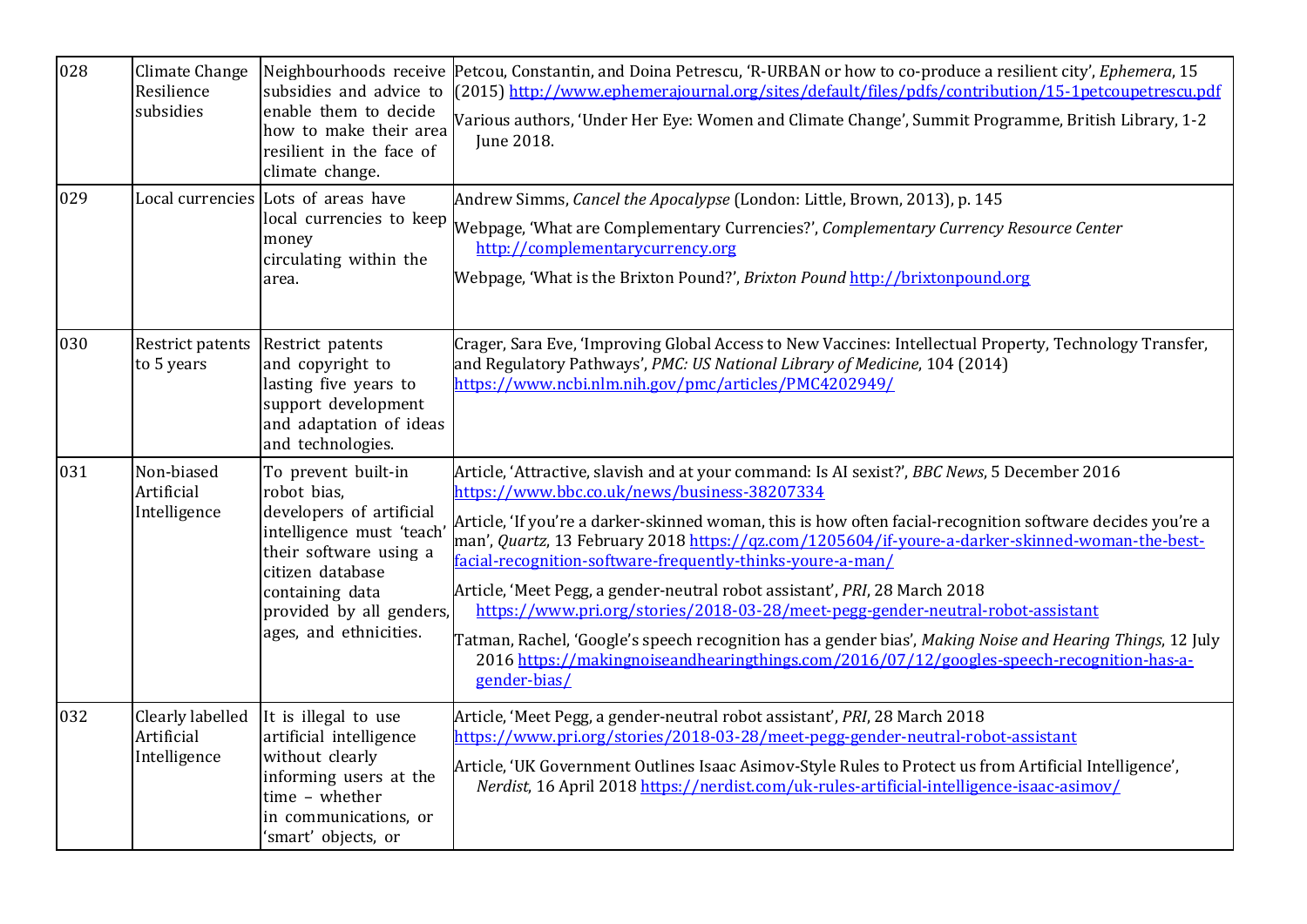|     |                                          | online algorithms to<br>alter what you see                                                                                                                          |                                                                                                                                                                                                                                                                                                                                                                                                                                                                                                                                                                                                                                                                                               |
|-----|------------------------------------------|---------------------------------------------------------------------------------------------------------------------------------------------------------------------|-----------------------------------------------------------------------------------------------------------------------------------------------------------------------------------------------------------------------------------------------------------------------------------------------------------------------------------------------------------------------------------------------------------------------------------------------------------------------------------------------------------------------------------------------------------------------------------------------------------------------------------------------------------------------------------------------|
| 033 | Universal<br>Essential<br>Services       | Every area has access<br>school meals, free<br>education<br>including university,<br>high quality<br>internet and free<br>healthcare                                | Coote, Anna, 'There are fairer ways to spend prosperity than Universal Basic Income', New Economics<br>to public transport, free Foundation, 8 February 2018 https://neweconomics.org/2018/02/better-fairer-ways-spreading-<br>prosperity-ubi<br>Seery, Emma, 'Working for the Many: Public services fight inequality', Oxfam, 3 April 2014 https://policy-<br>practice.oxfam.org.uk/publications/working-for-the-many-public-services-fight-inequality-314724<br>Simpson, Alan, Dance me to the end of love - an economics for tomorrow (Guildford: Centre for the<br>Understanding of Sustainable Property, 2018) http://www.alansimpson.org.uk/2018/03/06/dance-<br>me-to-the-end-of-love/ |
| 035 | <b>Automation for</b><br>repetitive jobs | The replacement of<br>humans by machines<br>for menial tasks is<br>accelerated through tax<br>breaks for automating<br>repetitive, unpleasant<br>human interaction. | Article, 'Automation threatens 800 million jobs, but technology could still save us, says report', The Verge,<br>30 November 2017 https://www.theverge.com/2017/11/30/16719092/automation-robots-jobs-global-<br>800-million-forecast<br>Article, 'Report: Amazon Workers Have to Process 300 Packages an Hour', Observer Media, 16 April 2018<br>http://observer.com/2018/04/amazon-britain-harsh-working-conditions/<br>jobs that do not involve Article, 'Amazon accused of treating UK warehouse staff like robots', The Guardian, 31 May 2018<br>https://www.theguardian.com/business/2018/may/31/amazon-accused-of-treating-uk-warehouse-staff-<br>like-robots                          |
| 034 | human<br>interaction                     | Tax on replacing Companies and civic<br>providers that replace<br>workers with machines<br>in care or<br>service situations must<br>pay tax on<br>the replacement.  | Raworth, Kate, Doughnut Economics (London: Random House, 2017)<br>Varoufakis, Yanis, Talking to my Daughter about the Economy (London: Penguin, 2017)                                                                                                                                                                                                                                                                                                                                                                                                                                                                                                                                         |
| 036 | Split up big<br>banks                    | Regulation shapes the<br>financial system to<br>reduce the size of big<br>banks and support<br>ethical and not-for-<br>profit local banks,<br>to-peer lending.      | Article, 'Europe's Top 11 Peer-to-Peer Lending Platforms', Fintech News, 1 July 2016<br>http://fintechnews.ch/p2plending/europes-top-11-peer-to-peer-lending-platforms/4960/<br>Article, 'FCA urged to extend cap on payday loan fees to other forms of credit', The Guardian, 27 May 2018<br>https://www.google.co.uk/amp/s/amp.theguardian.com/money/2018/may/27/fca-urged-to-extend-<br>cap-on-payday-loan-fees-to-other-forms-of-credit<br>Credit Unions and peer- Kreuz, Claudia, Microlending in Germany (Geneva: International Labour Office, 2006)<br>http://www.oit.org/wcmsp5/groups/public/---ed_emp/documents/publication/wcms_117965.pdf                                         |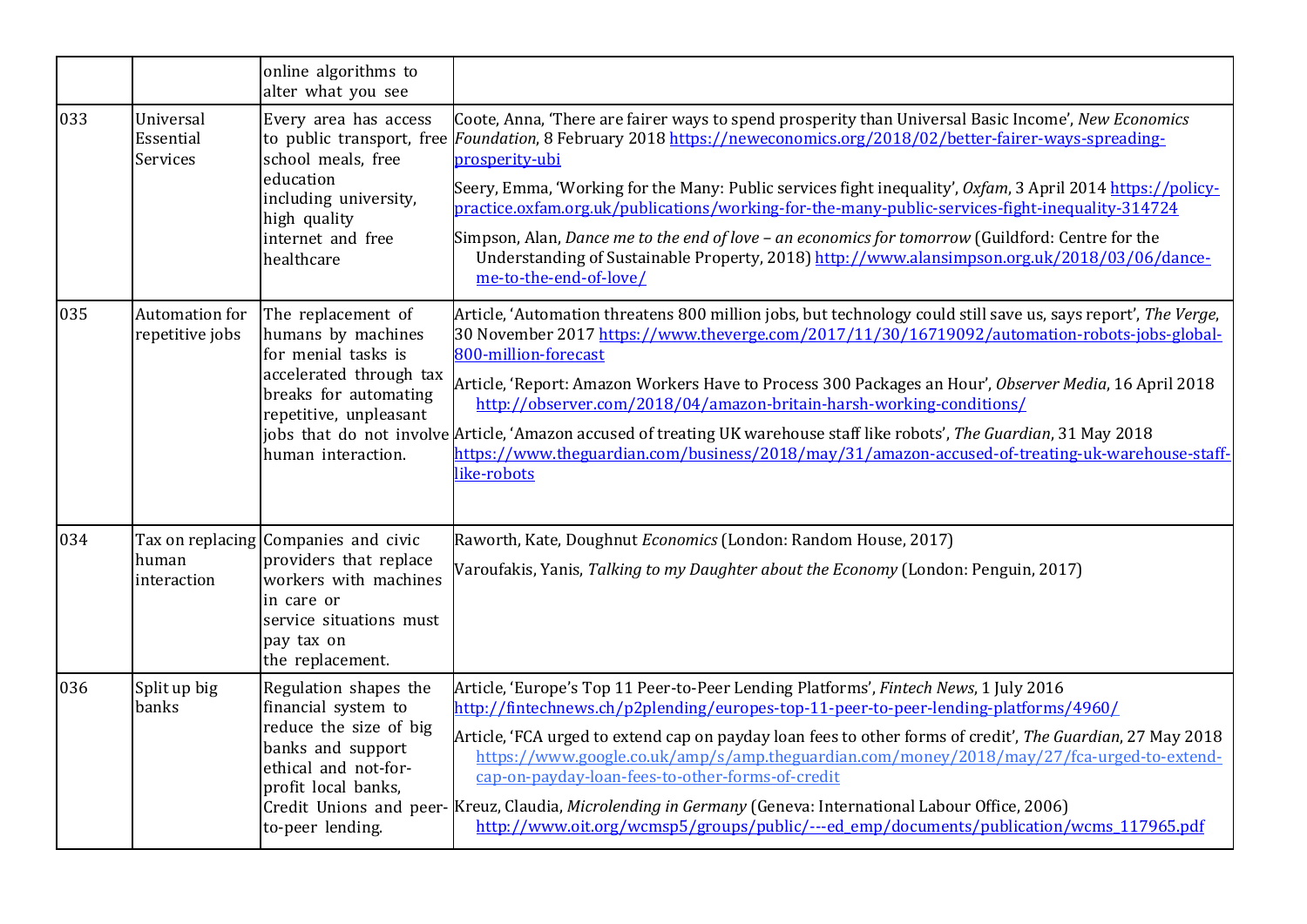|     |                                                           |                                                                                 | Moyo, Dambisa, Dead Aid (Penguin, 2009)                                                                                                                                                                                                                                                                                                                                                                                                                                                                                                                                                                                                |
|-----|-----------------------------------------------------------|---------------------------------------------------------------------------------|----------------------------------------------------------------------------------------------------------------------------------------------------------------------------------------------------------------------------------------------------------------------------------------------------------------------------------------------------------------------------------------------------------------------------------------------------------------------------------------------------------------------------------------------------------------------------------------------------------------------------------------|
|     |                                                           |                                                                                 | Various authors, 'A Local Banking System: The Urgent Need to Reinvigorate UK High Street Banking',<br><b>National Economics Foundation</b><br>https://neweconomics.org/uploads/files/46fc770bd9488eeb31_q6m6ibhi5.pdf                                                                                                                                                                                                                                                                                                                                                                                                                  |
|     |                                                           |                                                                                 | Webpage, 'The Robin Hood Tax: Frequently Asked Questions', The Robin Hood Tax<br>http://robinhoodtax.org.uk/faq                                                                                                                                                                                                                                                                                                                                                                                                                                                                                                                        |
| 037 | 4 Day Week                                                | Rather than a five-<br>day week, people<br>work a four-day week<br>as standard. | Article, 'A New Zealand company tried a four-day work week. It was a "resounding success"', CNN Money,<br>19 July 2018 https://money.cnn.com/2018/07/19/news/economy/new-zealand-four-day-work-week-<br>perpetual-guardian/index.html<br>Coote, Anna, 'The fetishisation of work is making us miserable. Let's learn to live again', The Guardian, 26<br>October 2016 https://www.theguardian.com/commentisfree/2016/oct/26/fetishisation-work-                                                                                                                                                                                        |
|     |                                                           |                                                                                 | miserable-long-hours-poor-pay<br>Coote, Anna, '10 reasons for a shorter working week', The New Economics Foundation, 29 July 2014<br>https://neweconomics.org/10-reasons-for-a-shorter-working-<br>week/?sf action=get results& sf s=new+digital+platforms& sft people=anna-coote                                                                                                                                                                                                                                                                                                                                                      |
| 038 | <b>UK</b> houses<br>owned by<br>permanent UK<br>residents | bought and owned by<br>living and paying taxes<br>in the UK.                    | UK housing can only be Article, 'Foreign investors snapping up London homes suitable for first-time buyers', The Guardian, 13 June<br>2017 https://www.theguardian.com/society/2017/jun/13/foreign-investors-snapping-up-london-<br>individuals permanently <b>homes-suitable-for-first-time-buyers</b><br>Article, 'New Zealand passes law to crack down on foreign home buyers', Bloomberg, 15 August 2018<br>https://www.bloomberg.com/news/articles/2018-08-14/new-zealand-poised-to-impose-crackdown-<br>on-foreign-home-buyers<br>Shaheen, Fazia, 'It's time to restrict UK housing to UK taxpayers', BBC Newsnight, 10 May 2017 |
|     |                                                           |                                                                                 | https://www.youtube.com/watch?v=p1H jxwg8ps                                                                                                                                                                                                                                                                                                                                                                                                                                                                                                                                                                                            |
| 039 | No more<br>landlords                                      | There are no more<br>landlords: homes can                                       | Article, '21 <sup>st</sup> Century Britain has seen a 30 per cent increase in second home ownership', Resolution<br>Foundation, 19 August 2017 https://www.resolutionfoundation.org/media/press-releases/21st-century-<br>only be owned by their <b>britain-has-seen-a-30-per-cent-increase-in-second-home-ownership/</b>                                                                                                                                                                                                                                                                                                              |
|     |                                                           | occupiers, by co-<br>operatives, or by<br>providers of social<br>housing.       | Article, 'Council housing numbers hit lowest point since records began', The Independent, 16 November<br>2017 https://www.independent.co.uk/news/uk/politics/council-housing-uk-lowest-level-records-<br>began-a8059371.html                                                                                                                                                                                                                                                                                                                                                                                                           |
|     |                                                           |                                                                                 | Article, 'Quarter of households in UK will rent privately by end of 2021, says report', The Guardian, 12 June<br>2017 https://www.theguardian.com/money/2017/jun/12/one-in-four-households-in-britain-will-<br>rent-privately-by-end-of-2021-says-report                                                                                                                                                                                                                                                                                                                                                                               |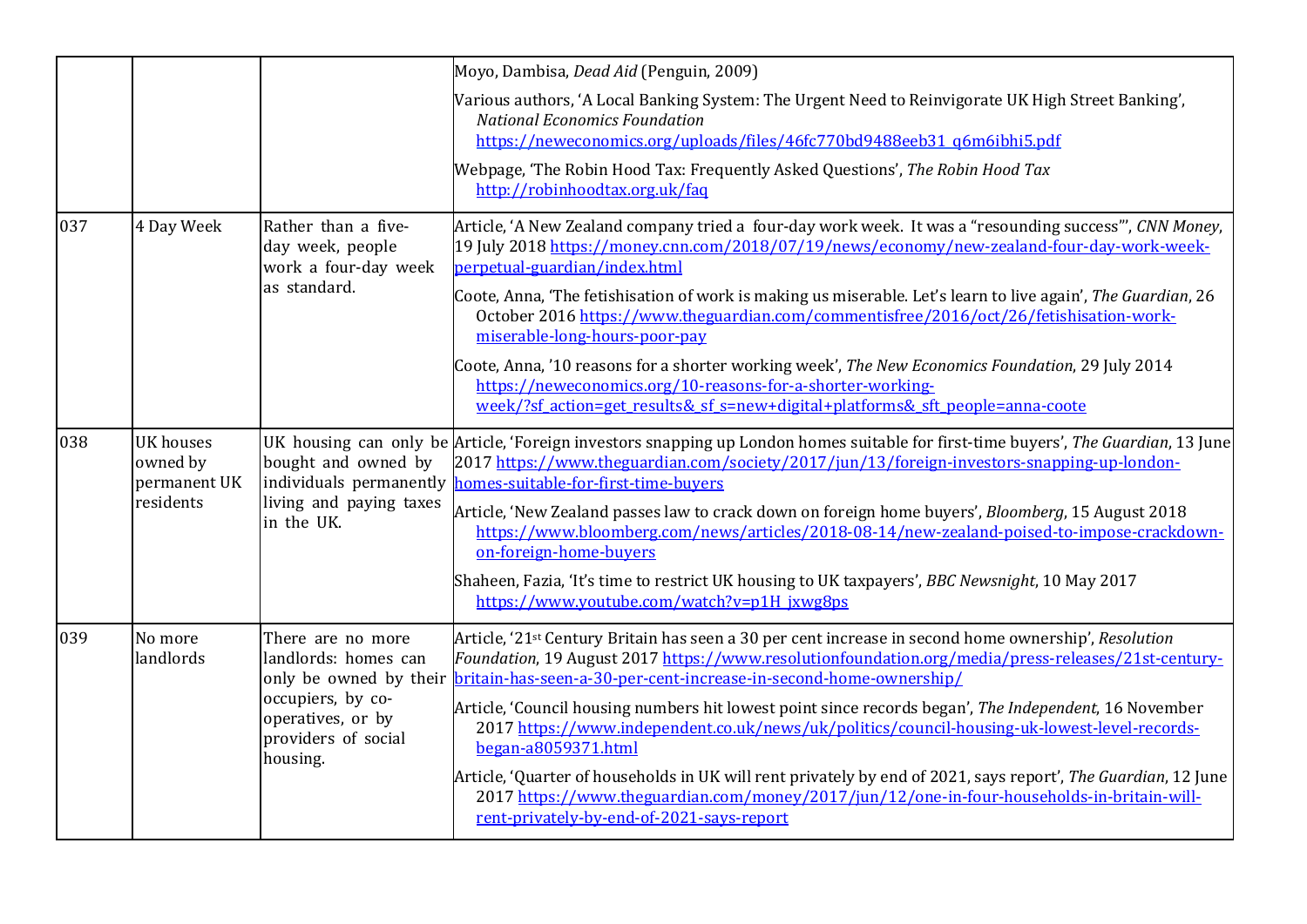|     |                      |                                                                                                                                                                         | Article, 'The end of council housing', The Guardian, 4 January 2016<br>https://www.theguardian.com/society/2016/jan/04/end-of-council-housing-bill-secure-tenancies-<br>pay-to-stay<br>Article, 'We must not become desensitised to high levels of homelessness', Homeless Link, 3 October 2017<br>https://www.homeless.org.uk/connect/news/2017/oct/03/we-must-not-become-desensitised-to-<br>high-levels-of-homelessness<br>Webpage, 'The History of Council Housing', University of the West of England<br>https://fet.uwe.ac.uk/conweb/house_ages/council_housing/print.htm<br>Wilson, Wendy, and Cassie Barton, 'Tackling the under-supply of housing in England', Briefing Paper<br>Number 07671 (London: House of Commons Library, 2 September 2018)<br>https://researchbriefings.parliament.uk/ResearchBriefing/Summary/CBP-7671#fullreport                                                                                                                                                                                                                                                                                                                                                                                                                                                                                                                                                                                 |
|-----|----------------------|-------------------------------------------------------------------------------------------------------------------------------------------------------------------------|-------------------------------------------------------------------------------------------------------------------------------------------------------------------------------------------------------------------------------------------------------------------------------------------------------------------------------------------------------------------------------------------------------------------------------------------------------------------------------------------------------------------------------------------------------------------------------------------------------------------------------------------------------------------------------------------------------------------------------------------------------------------------------------------------------------------------------------------------------------------------------------------------------------------------------------------------------------------------------------------------------------------------------------------------------------------------------------------------------------------------------------------------------------------------------------------------------------------------------------------------------------------------------------------------------------------------------------------------------------------------------------------------------------------------------------|
| 040 | Free energy          | Everyone receives a<br>certain amount of energy<br>for free. This increases in<br>proportion to the<br>percentage of renewable<br>energy availability in<br>each region | Chan, Gabriel, et al., 'Six principles for energy innovation', Nature, 552 (2017)<br>https://www.nature.com/articles/d41586-017-07761-0<br>Simpson, Alan, <i>Transformation Moment</i> ([n. place]: The Beautiful Energy Company and Climate Action,<br>2017) http://files.1010global.org/documents/Transformation Moment Alan Simpson Report.pdf<br>Smith, Joe, and Renata Tyszczuk, eds., <i>Energetic</i> (Cambridge: Shed, 2018)<br>Surana, Kavita, and Laura Diaz Anderson, 'Public policy and financial resource mobilization for wind<br>energy in developing countries: A comparison of approaches and outcomes in China and India', Global<br>Environmental Change, 35 (2015) http://dx.doi.org/10.1016/j.gloenvcha.2015.10.001<br>Tisheva, Plamena, 'US installs record-smashing 4.1GW of solar in Q3', Renewables Now<br>https://renewablesnow.com/news/us-installs-record-smashing-4-1-gw-of-solar-in-q3-550381/<br>Various authors, 'Who Owns the wind, owns the future' (Labour Energy Forum, 2017)<br>https://labourenergy.org/wp-content/uploads/2017/08/Who-owns-the-wind 2017 Labour-Energy-<br>Forum.pdf<br>Webpage, 'Key Statistics for the Swansea Bay Tidal Lagoon Project', Tidal Lagoon Power<br>http://www.tidallagoonpower.com/projects/swansea-bay/key-statistics/<br>Webpage, 'Take Back Our Energy, We Own It: Public Services for People not Profit<br>https://weownit.org.uk/public-ownership/energy |
| 041 | Global wealth<br>tax | Individuals with assets<br>over £2 million pay a<br>wealth tax on their<br>capital of 1% annually.                                                                      | Article, 'Richest 1000 People Have More Wealth Than Poorest 40%', The Equality Trust, 6 May 2017<br>https://www.equalitytrust.org.uk/richest-1000-people-have-more-wealth-poorest-40<br>Chang, Ha-Joon, Bad Samaritans (London: Random House, 2008)<br>Piketty, Thomas, Capital in the Twenty-First Century (Cambridge, MA: Harvard University Press, 2014)                                                                                                                                                                                                                                                                                                                                                                                                                                                                                                                                                                                                                                                                                                                                                                                                                                                                                                                                                                                                                                                                         |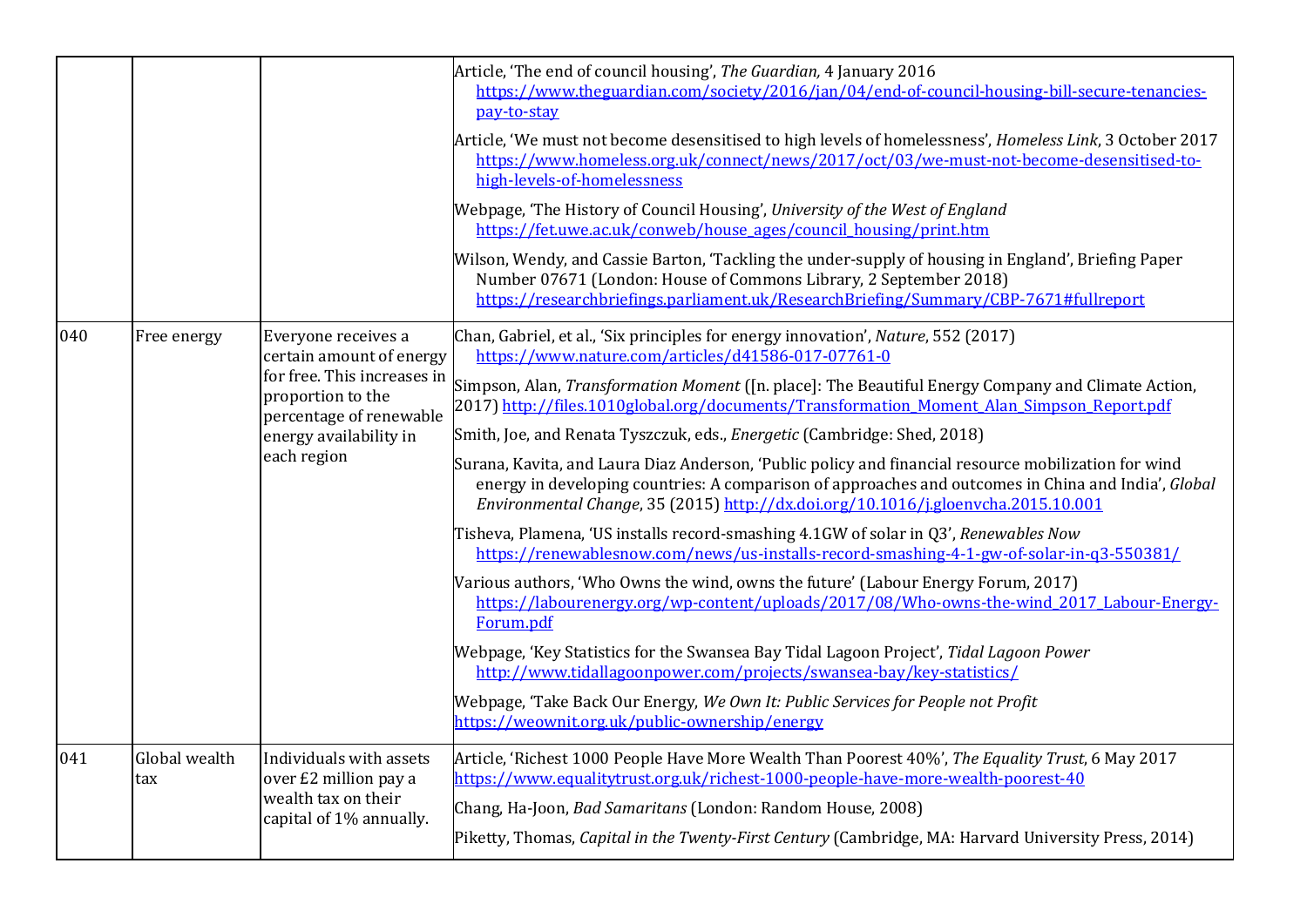|     |                             |                                                                                                                                                                                                                                                         | Wilkinson, Richard, and Kate Pickett, The Spirit Level: Why Equality is Better for Everyone (London:<br>Penguin, 2010)                                                                                                                                                                                                                                                                                                                                                                                                                                                                                                          |
|-----|-----------------------------|---------------------------------------------------------------------------------------------------------------------------------------------------------------------------------------------------------------------------------------------------------|---------------------------------------------------------------------------------------------------------------------------------------------------------------------------------------------------------------------------------------------------------------------------------------------------------------------------------------------------------------------------------------------------------------------------------------------------------------------------------------------------------------------------------------------------------------------------------------------------------------------------------|
| 042 | Life fund                   | Employers pay into a<br>life fund that<br>allows each citizen to<br>balance life and<br>employment across<br>their adulthood.<br>Each citizen may<br>take up to seven<br>paid years out of<br>employment to allow<br>other kinds of life<br>experience. | Chang, Ha-Joon, 23 Things They Don't Tell You About Capitalism (London: Penguin, 2011)<br>Coyle, Diana, The Economics of Enough (Princeton: Princeton University Press, 2011)<br>Doorman, Frans, Our Money - Towards a New Monetary System (Lulu, 2015)<br>https://positivemoney.org/wp-content/uploads/2015/10/0ur-Money-06-4-2015-A5-Download-<br>Positive-Money-28-8-2015-2.pdf<br>Pilling, David, The Growth Delusion (London: Bloomsbury, 2018)<br>Various authors, 'Escaping Growth Dependency' (Positive Money, 2018) http://positivemoney.org/wp-<br>content/uploads/2018/01/Escaping-Growth-Dependency-final print.pdf |
| 043 | Vouchers for<br>free travel | Everyone receives<br>travel vouchers that<br>allow you to travel for<br>free by public<br>transport, up to a<br>certain limit                                                                                                                           | García-Olivares, Antonio, et al., 'Transportation in a 100% renewable energy system', Energy Conversion<br>and Management, 158 (2015) https://www.sciencedirect.com/science/article/pii/S0196890417312050<br>Webpage, 'Do the public want the railways renationalised?', Full Fact https://fullfact.org/economy/do-<br>public-want-railways-renationalised/                                                                                                                                                                                                                                                                     |
| 044 | Food waste<br>charge        | To ensure there<br>is minimum<br>global food waste, food<br>outlets<br>pay a charge for all<br>organic<br>matter that they do not<br>sell or<br>give away.                                                                                              | Ross, Dickon, ed., 'The Future of Waste', special edition of <i>Engineering &amp; Technology</i> , 11 (2017)<br>Steel, Carolyn, <i>Hungry City</i> (London: Chatto & Windus, 2008)<br>Stuart, Tristram, Waste: Uncovering the Global Food Scandal (London: Penguin, 2009)<br>Various authors, 'University of Cambridge Low Carbon Meals Scheme' (King's College, 2017)<br>http://www.kings.cam.ac.uk/files/about/low-carbon-meals.pdf<br>Webpage, 'Food Waste Reduction', <i>Wrap</i> http://www.wrap.org.uk/food-waste-reduction                                                                                               |
| 045 | Local living<br>wage        | It is illegal to pay less<br>calculated locally,<br>education and transport                                                                                                                                                                             | Atkinson, Anthony B., et al., 'Reducing Poverty and Inequality Through Tax Benefit Reform and the<br>than a living wage. This is Minimum Wage: The UK as a Case Study' (Oxford: Institute for New Economic Thinking, 2017)<br>https://www.inet.ox.ac.uk/files/Inequality%20and%20tax%20benefit%20reform%20April%202017.pdf<br>Webpage, 'Living Wage: FAQs', Living Wage https://www.livingwage.org.uk/faqs<br>Webpage, 'Welfare spending: tax credits', Office for Budget Responsibility http://obr.uk/forecasts-in-<br>depth/tax-by-tax-spend-by-spend/welfare-spending-tax-credits/                                           |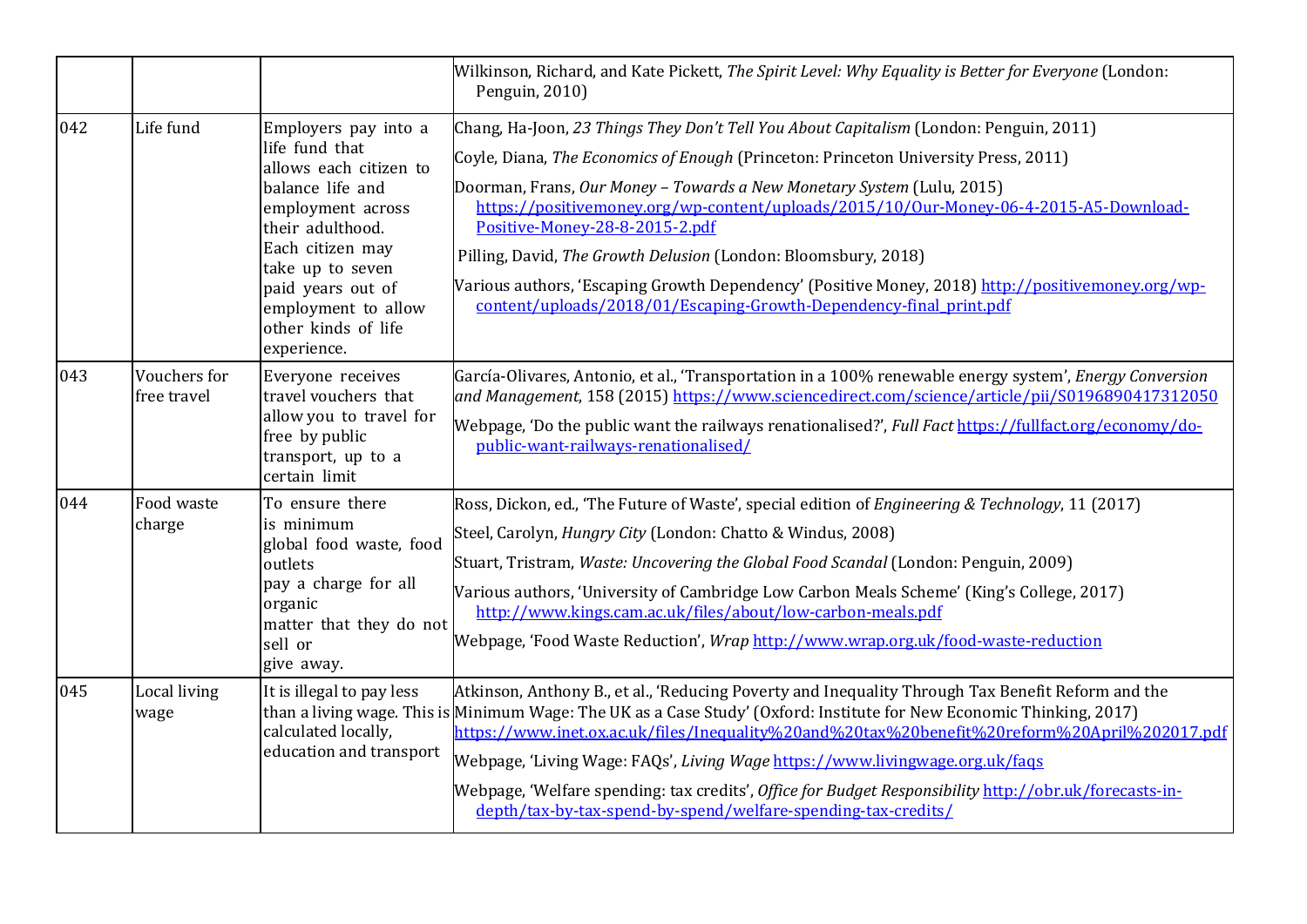| 046 | Zero carbon<br>new homes | All new<br>housing developments<br>which the<br>housing produces<br>the<br>inhabitants                                                                                   | Chan, Gabriel, et al., 'Six principles for energy innovation', Nature, 552 (2017)<br>https://www.nature.com/articles/d41586-017-07761-0<br>offer zero carbon living, Palmer, Jason, and Ian Cooper, United Kingdom Housing Energy Fact File (Department of Energy and<br>Climate Change, 2013) https://www.cambridgeenergy.org.uk/wp-content/uploads/2013/11/UK-<br>Housing-Fact-File-2013-small.pdf<br>all the energy needs of Various authors, 'A Housing Stock Fit for the Future' (London: UK Green Building Council, 2014)<br>https://www.ukgbc.org/sites/default/files/A%2520housing%2520stock%2520fit%2520for%2520the<br>%2520future%2520-<br>%2520Making%2520home%2520energy%2520efficiency%2520a%2520national%2520infrastructur<br>e%2520priority.pdf                                                                                                                                                                                                                                                                                                                                                                                                                                                            |
|-----|--------------------------|--------------------------------------------------------------------------------------------------------------------------------------------------------------------------|---------------------------------------------------------------------------------------------------------------------------------------------------------------------------------------------------------------------------------------------------------------------------------------------------------------------------------------------------------------------------------------------------------------------------------------------------------------------------------------------------------------------------------------------------------------------------------------------------------------------------------------------------------------------------------------------------------------------------------------------------------------------------------------------------------------------------------------------------------------------------------------------------------------------------------------------------------------------------------------------------------------------------------------------------------------------------------------------------------------------------------------------------------------------------------------------------------------------------|
| 047 | Transparency<br>Act      | provide data on all their<br>activities, and the<br>countries in which they<br>take place. This<br>ensures that profit and<br>therefore tax can be<br>calculated fairly. | By law, companies must Article, 'Companies are holding a \$2.6tn pile of cash overseas and that's still growing', CNBC, 28 April 2017<br>https://www.cnbc.com/2017/04/28/companies-are-holding-trillions-in-cash-overseas.html<br>Coppola, Frances, 'The sad story of Maplin Electronics', Coppola Comment, 7 March 2018<br>http://www.coppolacomment.com/2018/03/the-sad-story-of-maplin-electronics.html<br>Harvey, David, Seventeen Contradictions and the End of Capitalism (London: Profile, 2015)<br>Monbiot, George, 'The medieval, unaccountable Corporation of London is ripe for protest', The Guardian,<br>31 October 2011 https://www.theguardian.com/commentisfree/2011/oct/31/corporation-london-<br>city-medieval<br>Murphy, Richard, Dirty Secrets (London: Verso, 2017); p.85; p. 96.<br>Palan, Ronen, Richard Murphy, and Christian Chavagneux, Tax Havens (New York: Cornell University Press,<br>2010<br>Webpage, 'The truth behind offshore companies: legal or illegal?', Mariscal & Abogados Asociados<br>https://www.mariscal-abogados.com/the-truth-behind-offshore-companies-legal-or-illegal/<br>Webpage, 'Why do we use holding companies?', Meer & Co https://meer-co.com/holding-companies/ |
| 048 | Citizen<br>billboards    | Claim the right to a<br>public, non-commercial<br>urban environment.Bill<br>boards must balance<br>adverts with an equal<br>amount of both art and<br>civic data.        | Article, 'Facebook profits soar 63% to \$5bn despite Cambridge Analytica data privacy scandal', The<br>Independent, 26 April 2018 https://www.independent.co.uk/news/business/news/facebook-profits-<br>latest-q1-rise-cambridge-analytica-data-scandal-mark-zuckerberg-a8323331.html<br>Article, 'Facebook still cashing in on your data as sales surge', cnet, 25 April 2018<br>https://www.cnet.com/news/facebook-first-quarter-earnings-2018/<br>Coote, Anna, 'Building a New Social Commons: The People, The Commons, and the Public Realm' (London:<br>The New Economics Foundation, 2017) https://neweconomics.org/uploads/files/Building-a-New-Social-<br>Commons-WEB-version.pdf                                                                                                                                                                                                                                                                                                                                                                                                                                                                                                                                 |